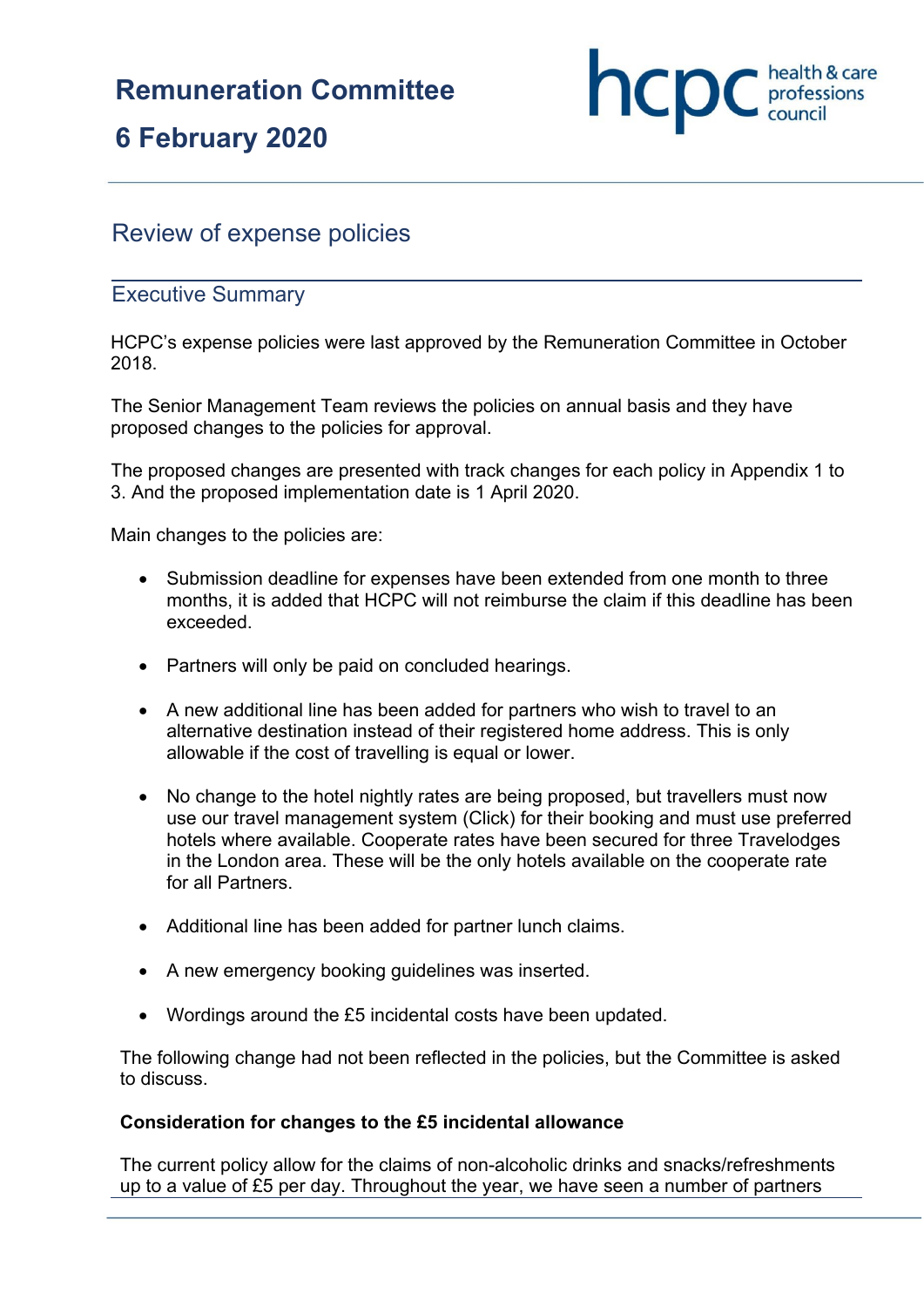abusing this policy by claiming items such as pints of milk, large chocolate bars etc. Therefore it is proposed that instead of food, we only allow the claims for non-alcoholic drinks and hot beverages.

| <b>Previous</b><br>consideration                 | The expense policies were last approved by the Remuneration<br>Committee in October 2018.                                                                                                |
|--------------------------------------------------|------------------------------------------------------------------------------------------------------------------------------------------------------------------------------------------|
| <b>Decision</b>                                  | The Remuneration Committee is asked to discuss the proposed<br>changes to the £5 incidentals and approve the expense policies for<br>Employee, Partners and Council/Committee members.   |
| Next steps                                       | The new policies will be implemented on 1 April 2020. Policies are<br>reviewed on an annual basis, the next version will be presented to<br>the Remuneration Committee in February 2021. |
| <b>Strategic priority</b>                        | Strategic priority 3: Ensure the organisation is fit for the future and<br>able to anticipate and adapt to changes in the external environment                                           |
| <b>Risk</b>                                      | Strategic Risk 4 - Failure to be an efficient regulator                                                                                                                                  |
| <b>Financial and</b><br>resource<br>implications | None as a direct result of this paper.                                                                                                                                                   |
| <b>Author</b>                                    | Uta Pollmann, Partner and HR Manager<br>Uta.Pollmann@hcpc-uk.org                                                                                                                         |
|                                                  | Tian Tian, Director of Finance<br>Tian.Tian@hcpc-uk.org                                                                                                                                  |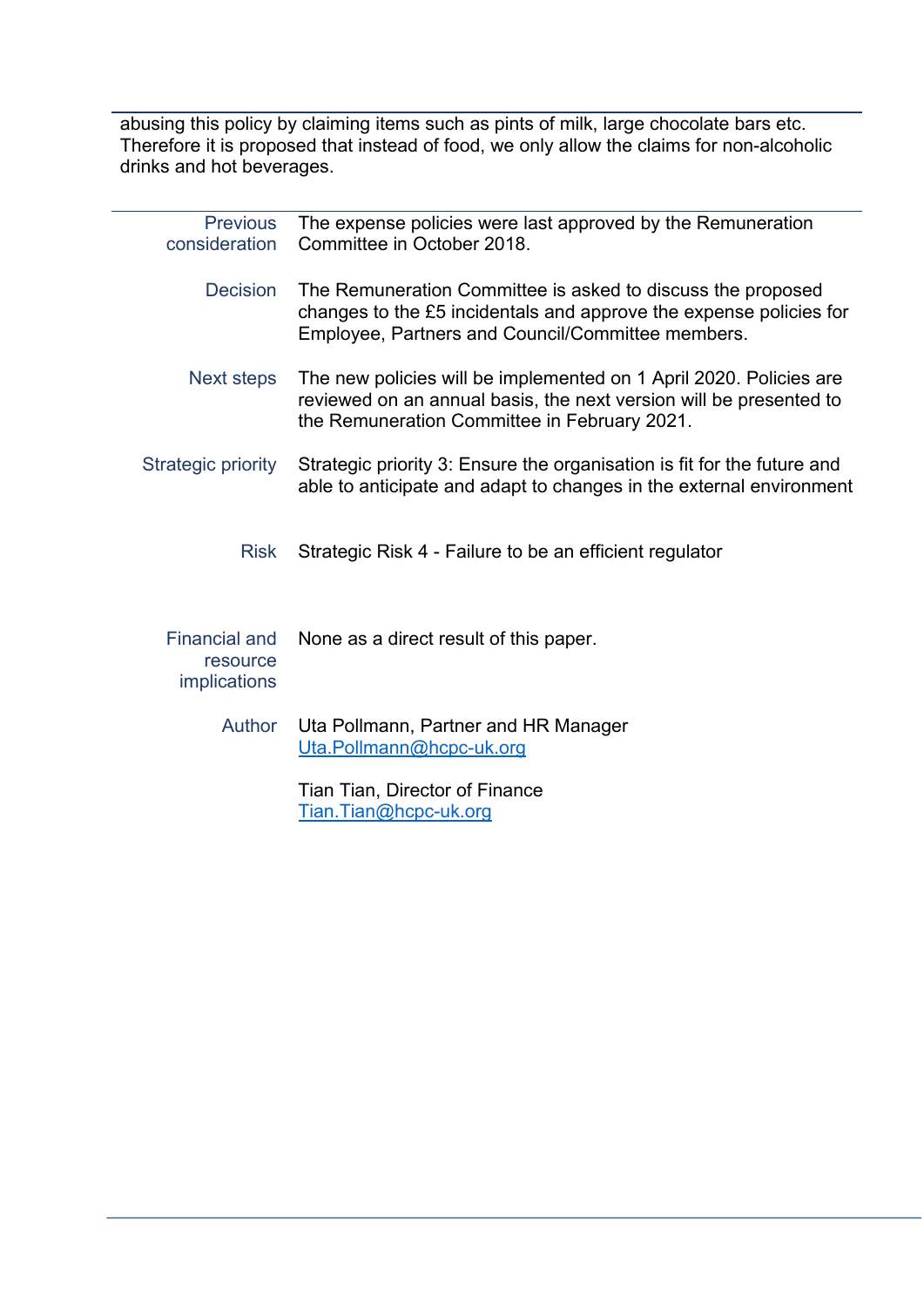# health & care hcpc professions<br>council

# **Fees and Expenses Policy for HCPC Partners**

# **Introduction**

- 1. This policy sets out rules and guidance for Partners on how their fees will be paid and how to claim their expenses while carrying out work on behalf of the HCPC.
- 2. Partners are expected to act honourably and sensibly within the spirit of this policy.
- 3. The revised policy came into effect from 1 December 2018April 2020.
- 4. The rates and allowances in this policy are intended to provide a reasonable standard of travel, accommodation and subsistence consistent with HCPC's position as a public sector body funded by Registrants' fees. Rates are kept under review, including feedback from Council and Committee members, Partners and employees, and from time to time, the Council will make changes to the rates quoted in this policy. These changes will be notified to Partners.
- 5. The HCPC shall reimburse Partners, on production of itemised receipts satisfactory to the HCPC, for all reasonable expenses actually and necessarily incurred by Partners in relation to their HCPC work. Non-itemised debit/credit card receipts will not be accepted.
- 6. Expenses will only be reimbursed to the extent that they have been paid for by the Partner in money. Expenses that have been bought with promotional points or vouchers or other non-monetary forms of settlement cannot be reimbursed.
- 7. Expenses will only be paid if approved by the HCPC. If Partners are uncertain as to whether an expense will be reimbursed, they should seek clarification from the relevant HCPC departmental manager before the expense is incurred.
- 8. Partners are expected to arrange their travel and accommodation in the way that is most cost effective for the HCPC, while minimising the environmental impact.
- 9. The HCPC's prior approval is required for any non-travel or accommodation related expense that is greater than £100. If expenses fall outside of this policy, the HCPC may contact Partners to seek clarification over the expenditure. Partners are advised that reimbursement may be delayed in these circumstances. HCPC reserve the right to reject payment for expenses that are not compliant with the policy.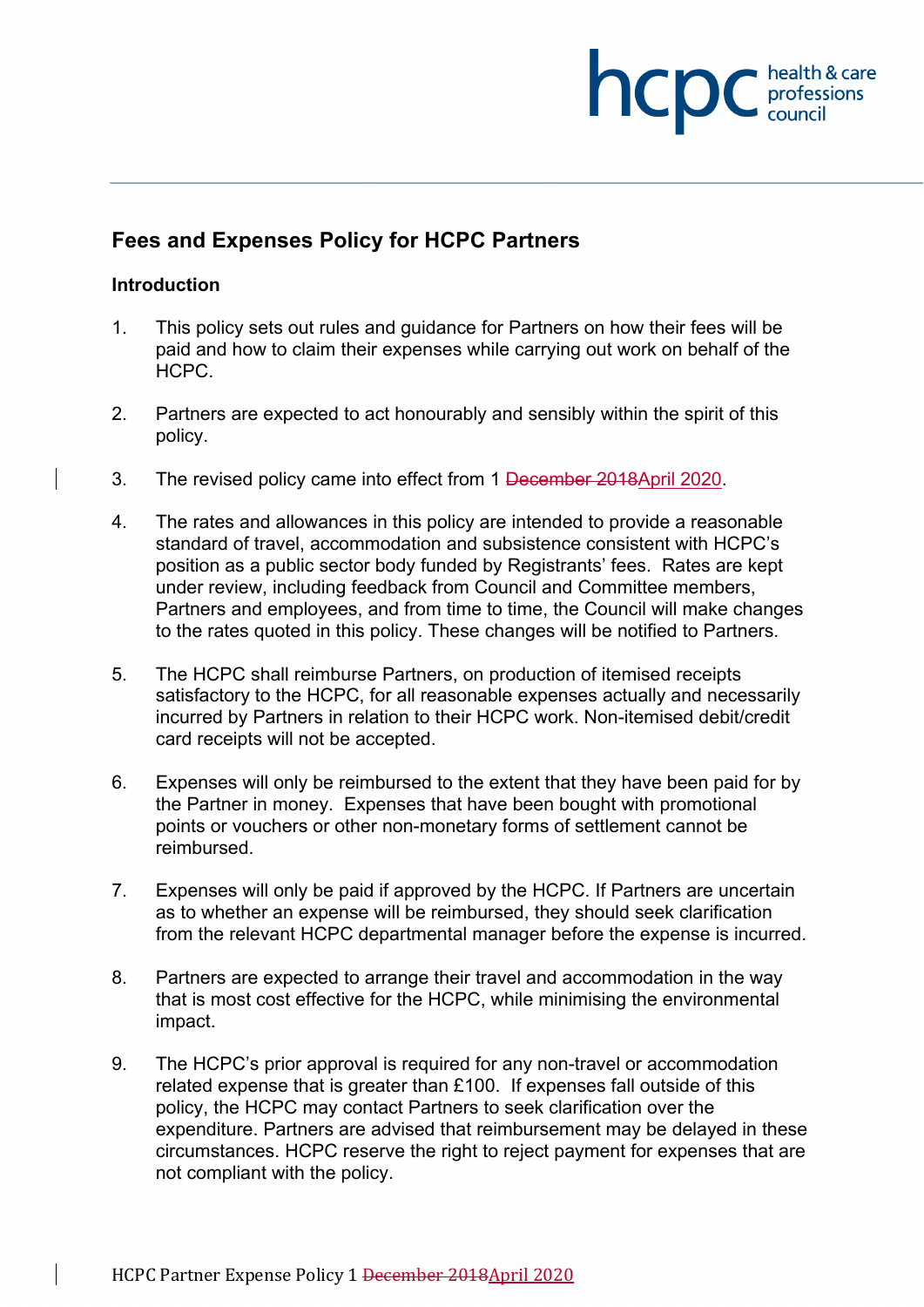

10. Should further clarification or advice be required with regards to this policy, please contact the Partner Manager or the Finance department.

# **Submitting Expenses Claims**

- 11. Partners must submit their claims for reimbursement of expenses electronically by email to [finance@hcpc-uk.org](mailto:finance@hcpc-uk.org) with scanned or photographed copies of the itemised receipts showing the date of purchase.
- 12. All claims should be made on the HCPC Partner Expense Form, which can be found on the Partner Portal and on the HCPC website.
- 13. All claims submitted must be accompanied by scans or photographs of supporting receipts. If a receipt is misplaced, every reasonable effort should be made to obtain a replacement copy from the supplier. If the receipt is not located, the circumstances and the details of the purchase should be explained on the claim form or in the covering email.
- 14. Partners are required to submit their claims directly to the Finance Department at the HCPC within one three calendar months in which the work is carried out. or the claim may be forfeited. If the partner does not submit within the specified period they forfeit the reimbursement. Expenses will be paid direct into the Partner's bank account.

## **Fees**

- 15. HCPC will pay Partners' fees proactively based on HCPC's records of the work done (for example, assessments completed, days ofconcluded hearings attended by panel members). Partners are not required to submit invoices. HCPC's remittance advices will provide details of the work for which payment is made. Partners should compare remittance advices with their own records of the work done and query any discrepancy with the department that commissioned the work.
- 16. The daily rates or case rates payable to Partners are set out in the schedule to the Partner Agreement. Any changes to the rates will be communicated to **Partners**
- 17. For any work undertaken lasting 3.5 hours or less, Partners from all roles will be paid a half day fee. This excludes any reading time. Partners are reminded that HCPC does not pay reading or travelling time.
- 18. If a Partner is booked for Fitness to Practise work, which requires attendance and is cancelled, postponed, adjourned or concludes early, the fees that will be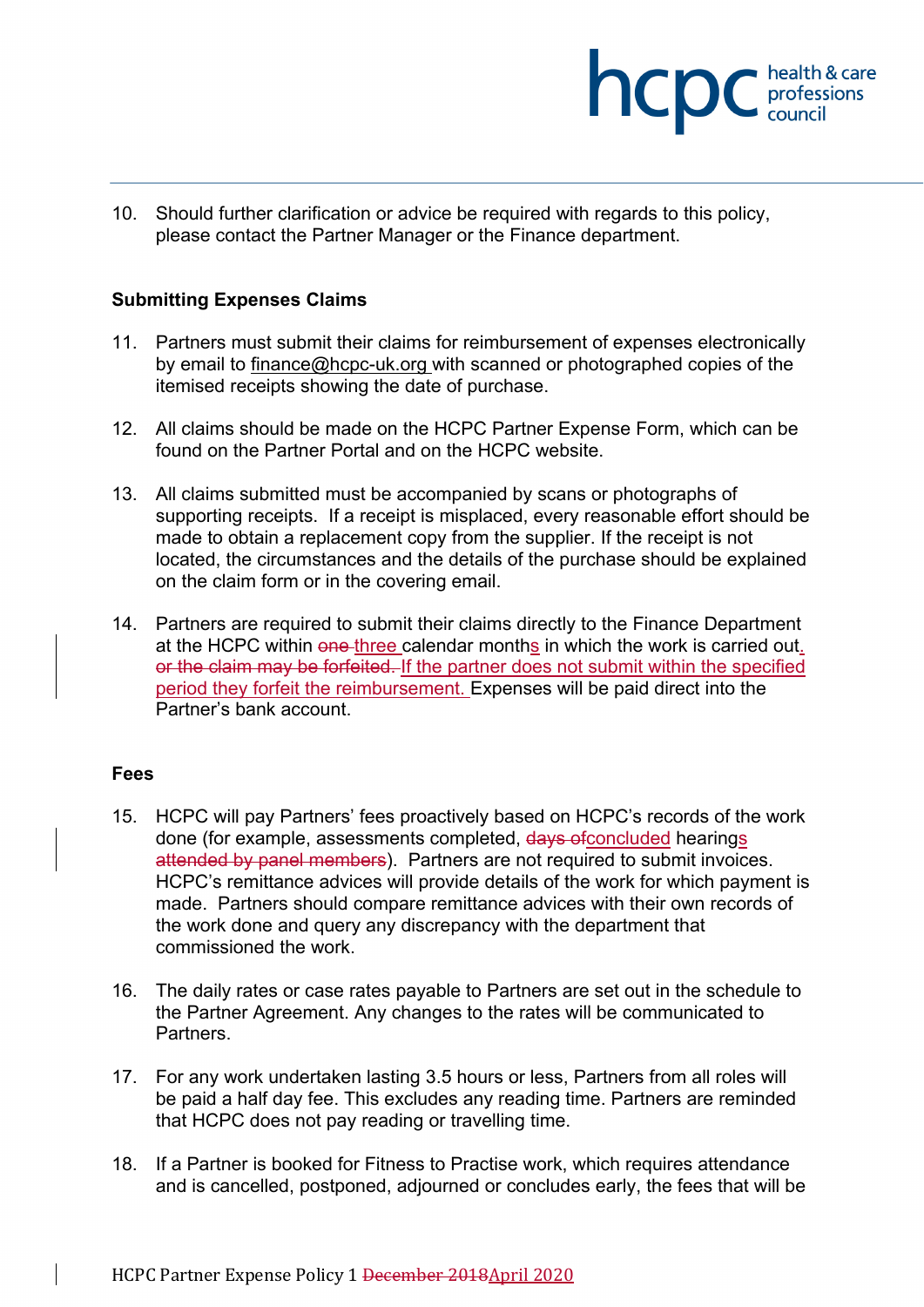

paid to Fitness to Practise Panel Members, Panel Chairs, and Legal Assessors will be based on when a panel is notified that scheduled work will no longer go ahead. Each day that a Partner is booked to attend HCPC for Fitness to Practise work is dealt with separately, even if they are consecutive days. Notification is treated as given on a working day if it is communicated to Partners by 5pm on that day; notifications after 5pm are treated as given on the following working day.

19. Cancellation fees for Fitness to Practise work are as follows:

| When notification is given that<br>attendance at a FTP panel on a<br>previously booked day is not<br>required | Fee payable                                         |
|---------------------------------------------------------------------------------------------------------------|-----------------------------------------------------|
| Notification on the day of attendance,<br>or on the working day before<br>attendance:                         | full fee for that day of attendance                 |
| Notification more than 1 working day<br>but less than 5 working days before<br>the attendance:                | $\frac{1}{2}$ day fee for that day of<br>attendance |
| Notification 5 or more working days<br>before the attendance:                                                 | no fee                                              |

- 20. If a CPD, test of competence or aptitude test assessment day is cancelled the same cancellation rates apply as for FTP panels.
- 21. If Education Visits are cancelled, the following will be reimbursed to Visitors:

| When notification is given that a<br>Visit has been cancelled                                           | Fee payable                                                                             |
|---------------------------------------------------------------------------------------------------------|-----------------------------------------------------------------------------------------|
| Cancellation on day of visit:                                                                           | full fee for all previously scheduled<br>days of the Visit up to a maximum of<br>3 days |
| Cancellation before 5pm on the day<br>before the visit but less than 5<br>working days before the visit | one day's fee regardless of the length<br>of the Visit                                  |
| Cancellation 1-8 calendar weeks<br>before:                                                              | one $\frac{1}{2}$ day fee regardless of the<br>length of the Visit                      |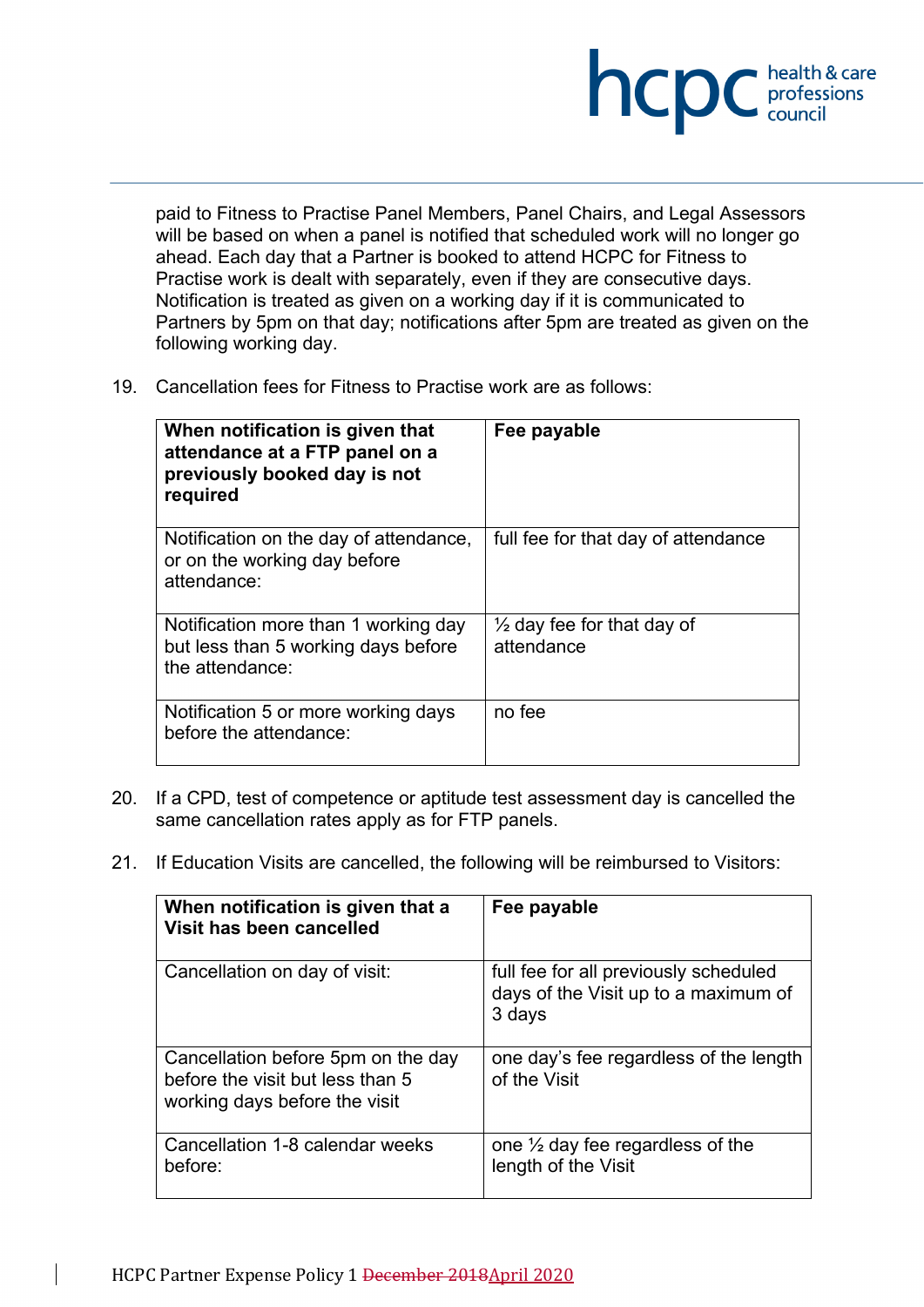| Cancellation more than 8 calendar | no tee |
|-----------------------------------|--------|
| l weeks before:                   |        |

**NCDC** health & care

- 22. Notification is treated as given on a working day if it is communicated to Partners by 5pm on that day; notifications after 5pm are treated as given on the following working day.
- 23. Partners are self-employed contractors and are responsible for their own tax affairs. The HCPC will pay fees gross, without deductions for tax and National Insurance. Further information can be found in the Partner Agreement.

# **Travel Management Company**

- <span id="page-5-0"></span>24. HCPC has appointed a travel management company through a government framework contract. The travel management framework agreement provides favourable terms and conditions and efficient business processes to HCPC. Rail and air travel and hotel accommodation must therefore be booked through the HCPC's contracted travel management company. The performance of the travel management company is reviewed at regular intervals and the contract provides a process to address any performance issues.
- 25. All travel should be booked at the earliest opportunity as cheaper rates can be obtained. Bookings should be made at least one month in advance unless the booking of the Partner time occurs less than one month in advance.
- 26. Where the start time of a meeting is known an advanced ticket must be purchased on a specific scheduled train or flight. In some cases, purchasing two single tickets may be cheaper than purchasing a return ticket. Open tickets for the entire journey (ie an open return type ticket) are not permitted unless this is the cheapest option. However, if the end time of an event is unknown then an open ticket may be purchased for the return leg of the journey.
- 27. Partners need to present the booking confirmation when checking into the hotel. This can be either printed or accessible through a mobile phone.
- 28. Bookings through the travel management company should be made on-line via the link on the Partners page of the HCPC website. On-line bookings are free of charge for train and hotel bookings, but fees are charged for bookings by telephone or email. Air travel bookings incur a charge both online and via telephone or email.
- 29. Bookings made though the travel management company are covered by their cancellation policy. Rail travel bookings can be cancelled on-line free of charge. However, the cancellation of hotel bookings is dependent on the type of room booking made, as some cheaper room-only rates are non-refundable.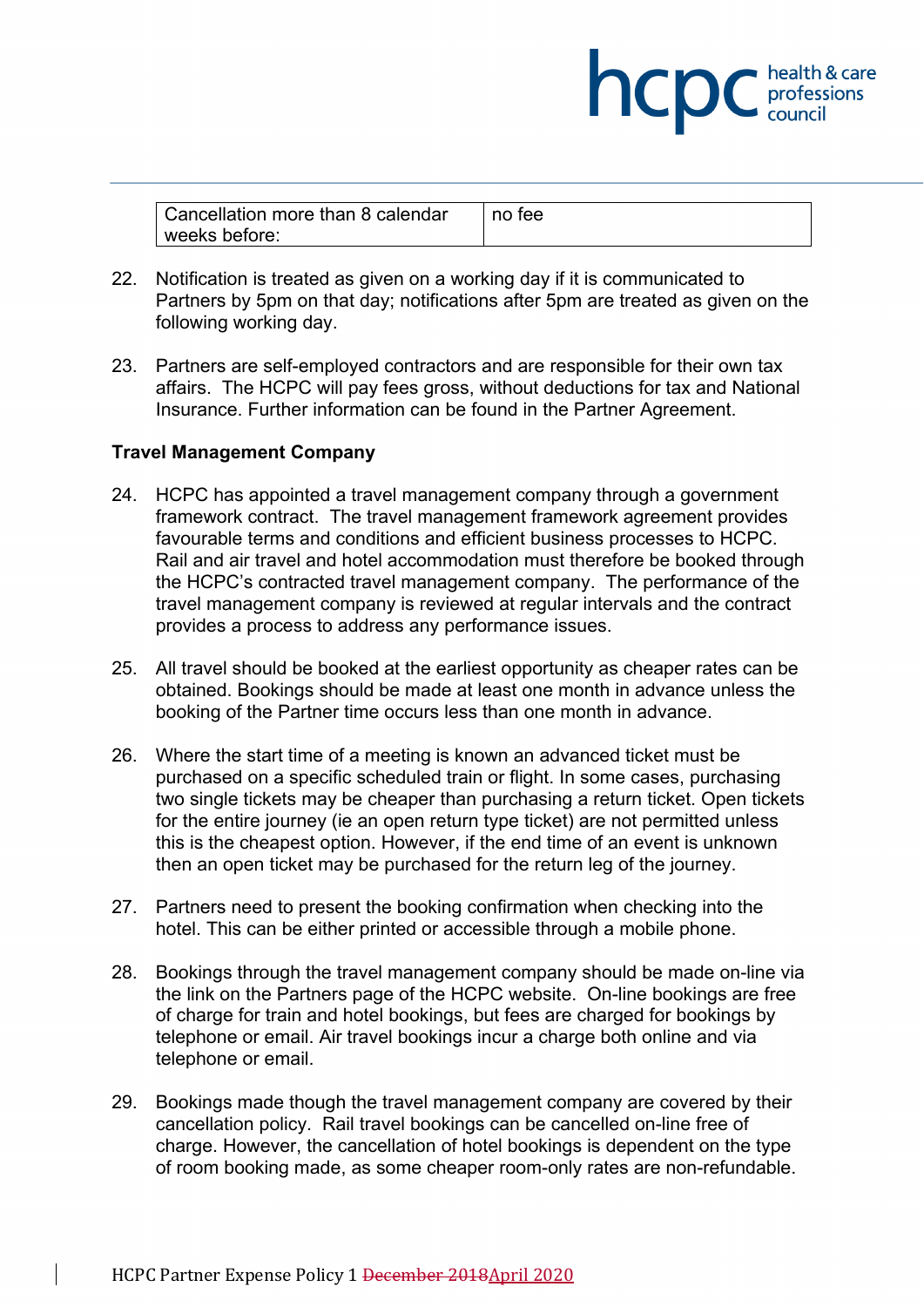

30. Partners are responsible for cancelling their own bookings. Cancellations should be made as soon as the related meeting, hearing or visit has been cancelled to minimise cancellation charges. When a rail booking is cancelled after the tickets have been delivered or collected, the tickets must be returned to the travel management company in order to obtain any refund. Email [travel@hcpc-uk.org](mailto:travel@hcpc-uk.org) for the forms.

# **Travel and Subsistence**

- 31. Reasonable rates are payable for travelling and subsistence costs to reimburse the out of pocket expenses incurred. If only a proportion of the expense is HCPC related (for example a journey that combines HCPC business and other business), only the relevant pro-rata share of the expense should be claimed. If the Partner already holds a season ticket for the relevant journey, no additional cost has been incurred and therefore no cost can be claimed.
- 31.32.Travel will be reimbursed to the Partner's registered home address or an alternative destination if the claim is equal or lower to the travel expense to their home address.
- 32.33. Any costs incurred travelling from outside the UK will not be reimbursed.

## **Rail**

- 33.34. All rail travel on HCPC business must be booked at standard class. The only exceptions to this are where first class travel has been agreed in advance as a reasonable adjustment for a Partner with a disability or with other mobility issues, and where, exceptionally, a first class ticket is cheaper than the equivalent standard class ticket. The travel management company booking system will only allow the purchase of a first class or anytime return ticket when the first class or anytime return ticket is cheaper than the equivalent standard class ticket. Partners must not artificially manipulate the point at which they book, their journey time, route or ticket conditions to try to bring first class travel into scope.
- 34.35.Where a Partner can purchase a railcard, and the cost of the railcard does not exceed the expected annual saving, the railcard will be reimbursed. Railcards should be used to reduce the cost to HCPC wherever permitted.

# **Air fares**

- 35.36.Standard Class must be used.
- 36.37.For overseas air travel on HCPC business (e.g. approval visits), a foreign travel authorisation form is required to be submitted by the relevant department for the Chief Executive's approval. Approval must be obtained before any overseas travel or accommodation is booked.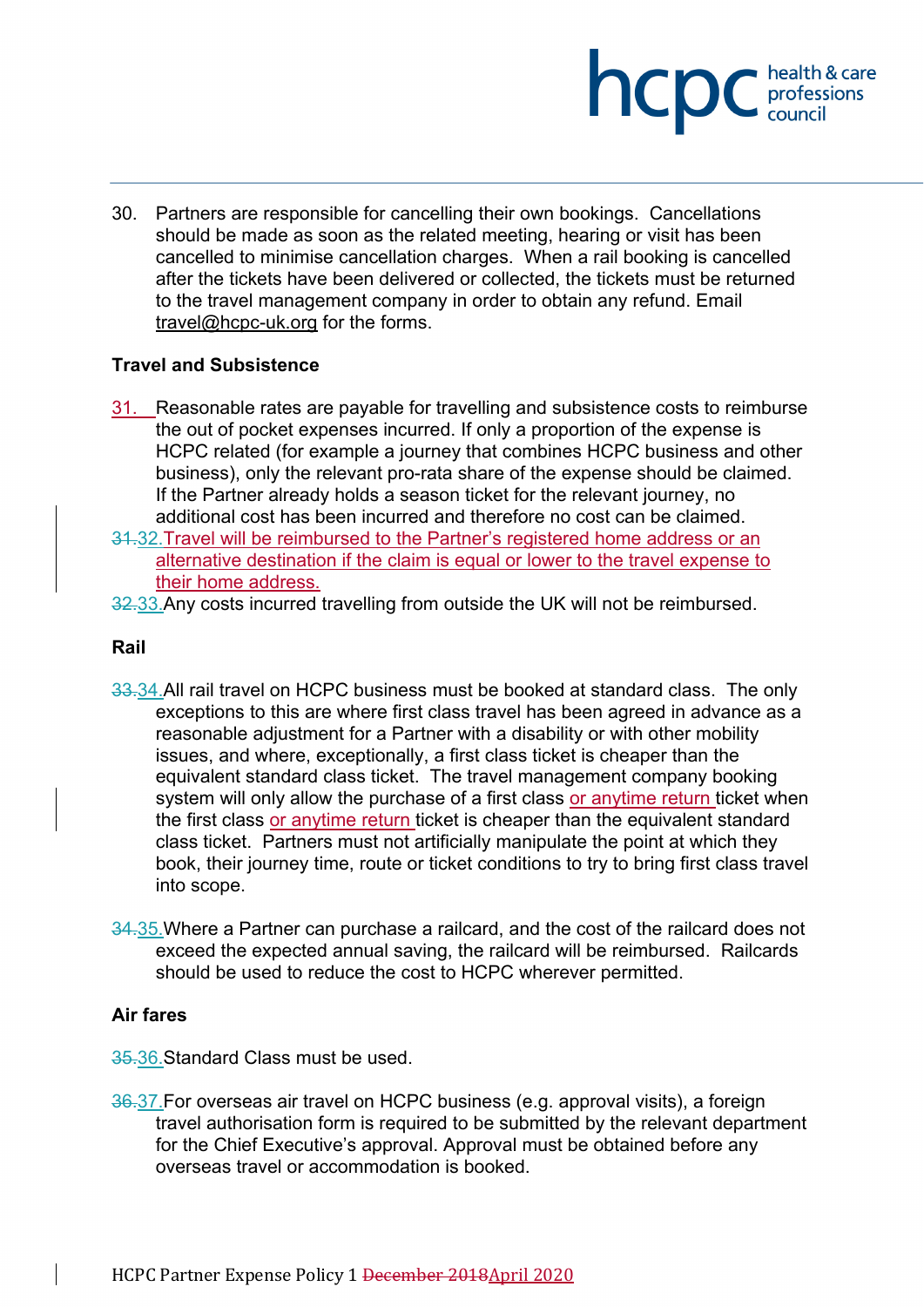## **Tube, coach and bus fares**

37.38.All tube, coach and bus fares will be reimbursed as incurred. For travel within London, you are strongly are encouraged to purchase an Oyster Card or use a contactless debit/credit card, in order to take advantage of the cheaper fares available. The HCPC will refund the cost of journeys travelled. A receipt is not required although you must state clearly those journeys made when claiming. The cost of 'Topping-up' an Oyster card will not be reimbursed, only the cost of individual journeys.

**NCDC** health & care

## **Car travel**

38.39.Partners' own cars can only be used for travel on HCPC business where it is the most cost efficient way of travelling or where rail/air travel is not available. Partners must have the appropriate insurance cover for business use of the car. The mileage allowances are in accordance with HMRC rates, which are subject to change from time to time. The current rates are as follows:

Cars: 1<sup>st</sup> 10,000 miles:45p per mile Additional miles: 25p per mile

Motorcycles: 24p per mile Cycles: 20p per mile

39.40. Expenses incurred in respect of tolls, parking and ferries may be claimed.

40.41. No car journeys will be reimbursed when travelling into central London, as public transport is widely available, unless by prior arrangement.

## **Taxi fares**

- 41.42.Where practicable, public transport should be used rather than taxis. Taxi fares will only be reimbursed in the following circumstances:
	- where a taxi will be cheaper than public transport (for example, if two or more employees/partners share a taxi);
	- where public transport is unavailable:
	- **EXT** if carrying heavy/bulky luggage or heavy/bulky HCPC equipment; and
	- where there is a disability which affects mobility, or other mobility issues which the Partner Manager is aware of and has agreed extenuating travel arrangements.
- 42.43.Taxi fares will only be reimbursed where it is clearly stated on the claim the reason for getting a taxi and the journey taken. This must be supported by a receipt. It is envisaged that journeys with hearings bundles would be restricted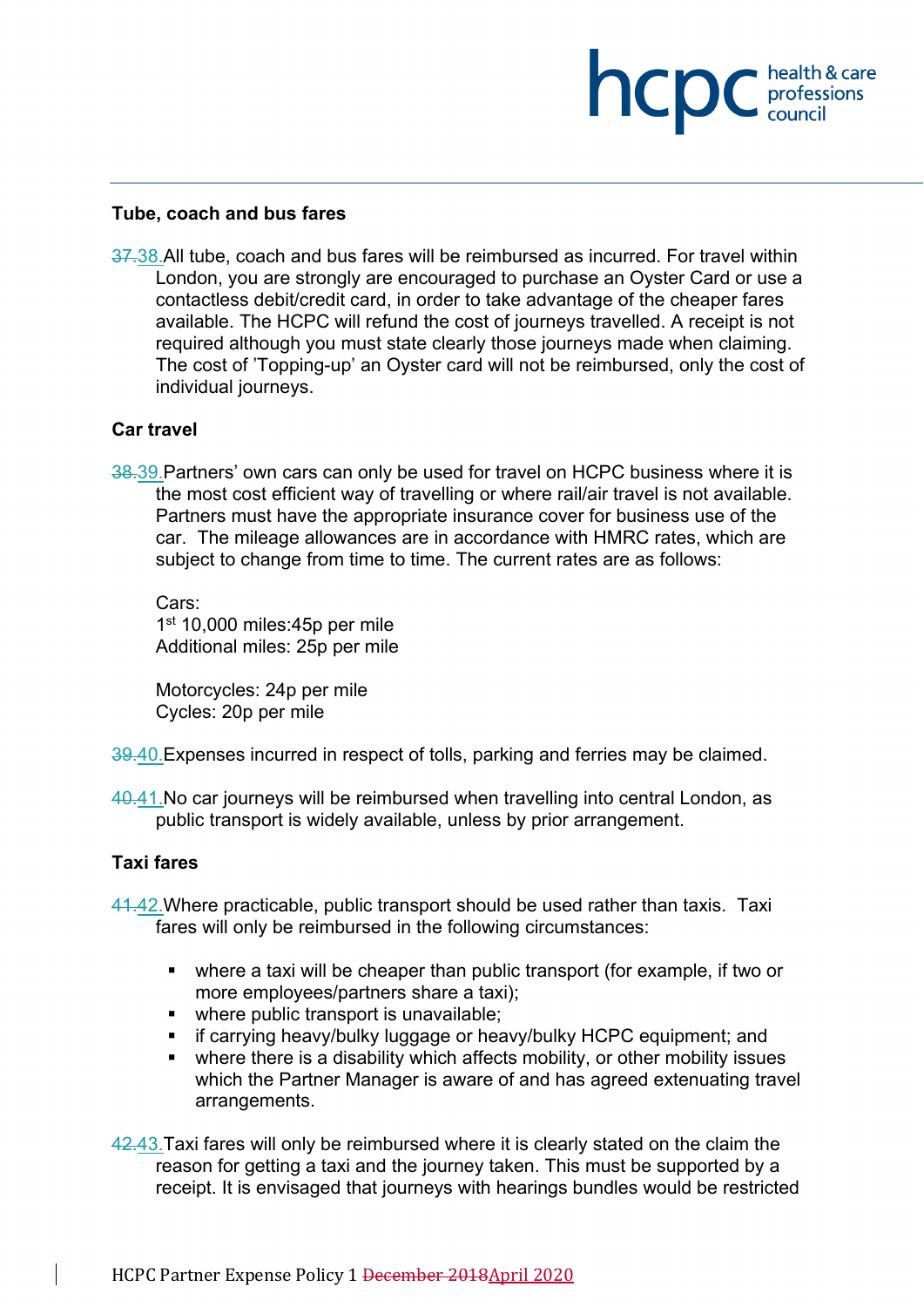to the arrival at the start of the hearing only, and provision to safely store bundles overnight at the venue will be made.

**NCDC** health & care

# **Hotel**

- 43.44. Hotel accommodation can only be booked for the night prior to providing services if the partner otherwise has to leave home before 06:00 and for the night following the engagement if the partner would return home after 22:00. Accommodation may also be booked under reasonable circumstances (e.g. lack of available public transport to ensure the partner arrives on time), which requires prior agreement with the Partners team.
- 45. Hotel accommodation must be booked though the HCPC'sthe travel management company and partners mustshould use HCPC's preferred hotels as indicated on the website, where availability allows. Exceptions to the requirement to book through the travel management company will be considered if there is a relevant disability or other mobility issue. In addition we may consider a compelling value for money case for using accommodation that is not available through the travel management company. All exceptions must be agreed in advance by emailing [travel@hcpc-uk.org.](mailto:travel@hcpc-uk.org) A list of HCPC's preferred hotels, where we have agreed special rates, is maintained on the Partners page of the HCPC website.

44.46.Hotel bookings should be made with a reasonable cancellation policy in place (either 24 or 48 hours prior to arrival).

|                                                                                                                                                                                                                                                                                                                       | Room only,<br>incl VAT | <b>Bed and</b><br>breakfast,<br>incl VAT |
|-----------------------------------------------------------------------------------------------------------------------------------------------------------------------------------------------------------------------------------------------------------------------------------------------------------------------|------------------------|------------------------------------------|
| London within the M25                                                                                                                                                                                                                                                                                                 | 170                    | 180                                      |
| Aberdeen, Belfast, Birmingham, Cardiff,<br>Edinburgh, Glasgow and Manchester<br>(other cities with high market rates for<br>hotel accommodation)                                                                                                                                                                      | 140                    | 150                                      |
| All other areas in the United Kingdom                                                                                                                                                                                                                                                                                 | 120                    | 130                                      |
| Abroad: The Chief Executive's prior approval is required for all overseas<br>travel, including the choice of hotel. Hotel room rates should not exceed<br>the equivalent rates for the UK, ie hotels in a capital city should not exceed<br>the equivalent of £180 per night including VAT and breakfast; other large |                        |                                          |

45.47.The maximum nightly rates for hotels including VAT are as follows: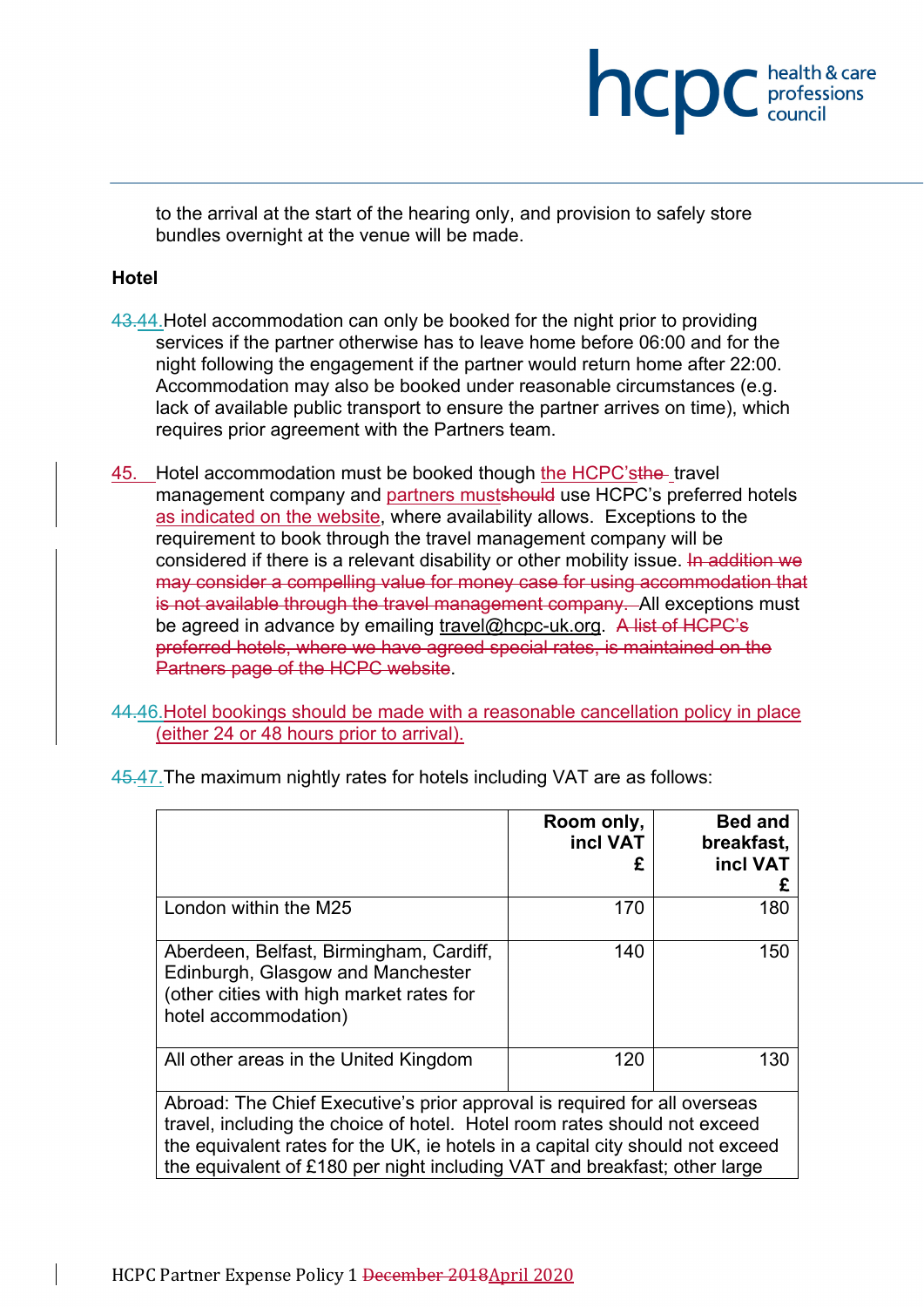cities should not exceed the equivalent of £150; other areas should not exceed the equivalent of £130.

**INCDC** *professions* 

health & care

When a bed and breakfast rate is booked, the cost attributable to breakfast does not matter so long as the total is within the bed and breakfast limit in the table. When a room only rate has been booked, breakfast may still be taken in the hotel provided the total for the room plus breakfast is within the bed and breakfast limit in the table, and the breakfast is charged on the hotel bill. Alternatively, when a room only rate is booked, breakfast may be taken outside the hotel subject to the £10 limit per paragraph [49.](#page-9-0)

46.48.If Partners are requested to travel outside the UK on HCPC business, subsistence and accommodation costs outside the UK will be considered on a case by case basis.

## **Other accommodation**

47.49.£35 may be claimed when Partners are required to stay away from home on HCPC business and choose to stay with friends and family. This amount covers all costs including accommodation, evening meal and breakfast. No claim can be made by anyone staying in their own property.

## **Meals**

- 48.50.This section covers meals paid for by Partners while on day to day HCPC business, and meals charged to Partners' hotel bills. HCPC will not pay for the cost of alcohol. The maximum allowances for meals stated below are for the cost of food and non-alcoholic drinks.
- <span id="page-9-0"></span>49.51.Reasonable expenses will be reimbursed where costs for meals have been incurred with the following maximum allowances:

Breakfast £10 (when purchased outside the hotel); Lunch  $f10$ ; Evening Meal £25 (whether taken inside or outside the hotel).

52. Breakfast can be claimed when leaving home before 7.30am or when staying in overnight accommodation. An evening meal can be claimed when arriving home after 8pm, when not staying in overnight accommodation.

50.53.Lunch can be only be claimed when a partner has been contracted for their services for a whole day and where lunch has not been provided.

51.54.First class carriages on intercity trains, and business class airline lounges may provide meals to travellers. A partner travelling on HCPC business who would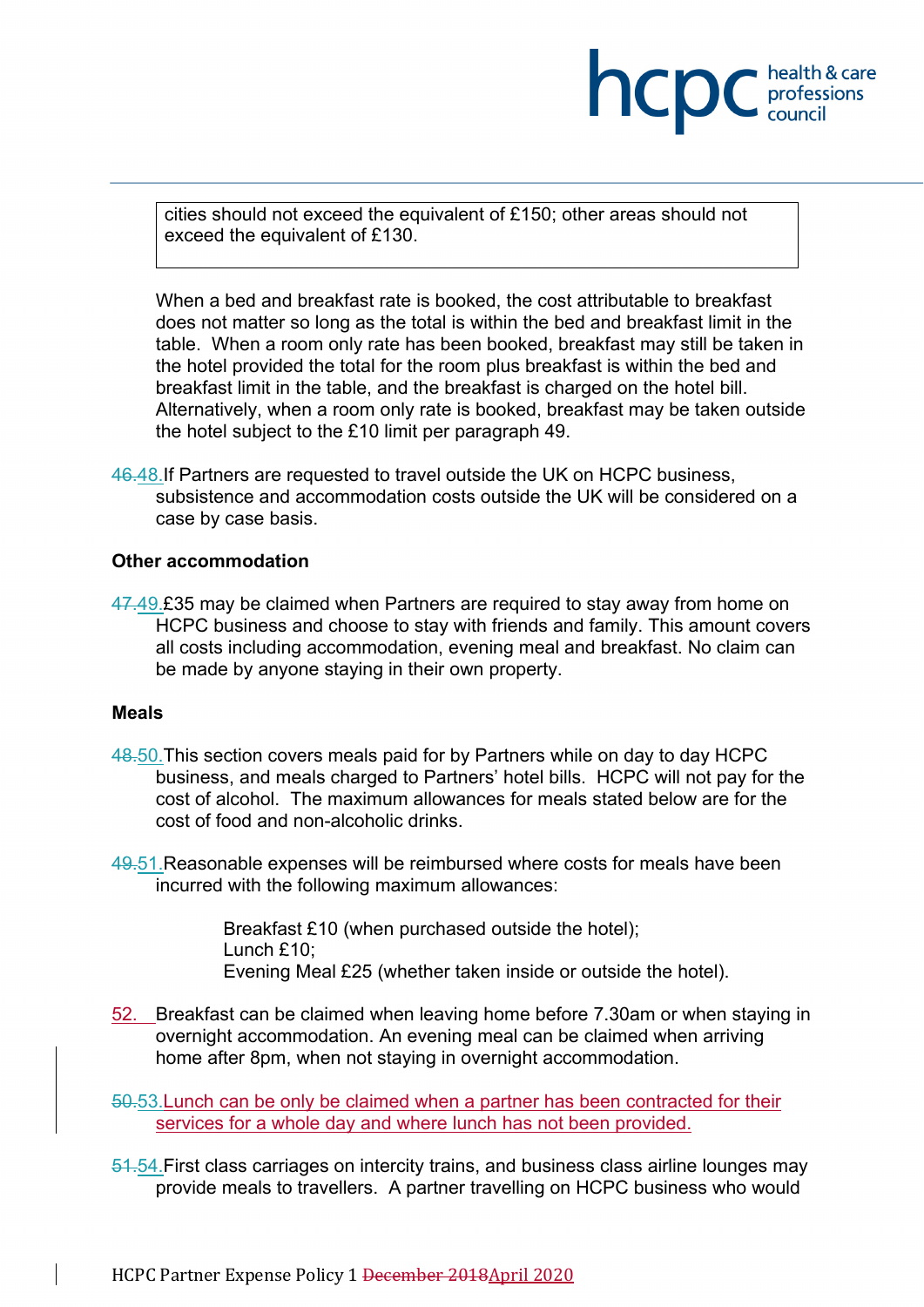

be entitled to claim for the cost of a meal(s) may instead claim for the cost of upgrading rail travel to first class, or for the cost of admission to an airline lounge, in lieu of claiming for the applicable meal(s). The claim will be limited to the maximum claim value for the applicable meal(s).

- 52.55. Tray charges for room service may be claimed provided the total cost of the meal including the tray charges is within the maximum allowance for the applicable meal.
- 53.56.Where a partner pays for and claims the cost of meals of other HCPC employees/partners, the names of the other individuals must be stated on the claim form.
- 54.57. Where a meal is provided by the HCPC, claims for alternative food purchased will not be paid.
- <span id="page-10-0"></span>58. Incidentals incurred though the course of a day can be claimed up to a value of £5 to cover the costs of non-alcoholic drinks and snacks. Receipts must be provided to support the amount claimed.Incidentals incurred can be claimed up to a value of £5 per day to cover the costs of non-alcoholic drinks and snacks refreshments. These claims should be made within the spirit of the policy and we reserve the right to query any claims which we feel may be misusing this allowance. Receipts must be provided to support the amount claimed.

# **Emergency booking guidelines**

55.59.Partners will be able to make an emergency booking, without prior approval, with a Click operator for one night only during out of HCPC office hours (week days). Any consecutive nights would need to be booked via the platform, if within policy, or need to be approve the following day (if out of policy). If the issue happens over a weekend then accommodation can be booked until the next working day to ensure duty of care to anyone in an emergency situation.

## **Other business travel expenses**

56.60. Pay-per-use Wi-Fi connections may only be claimed by legal assessors who attend FTP hearings due to the nature of their work. Claims must be supported by itemised receipt/ proof of purchase.

## **Child and other caring responsibilities**

57.61.A maximum daily allowance of up to £65 per child/dependant will be paid in respect of care for children and dependants while the Partner is away from home on HCPC business. This will only be paid when the care is not normally in place for that period of time and it is required in addition to the normal contracted hours of the carer.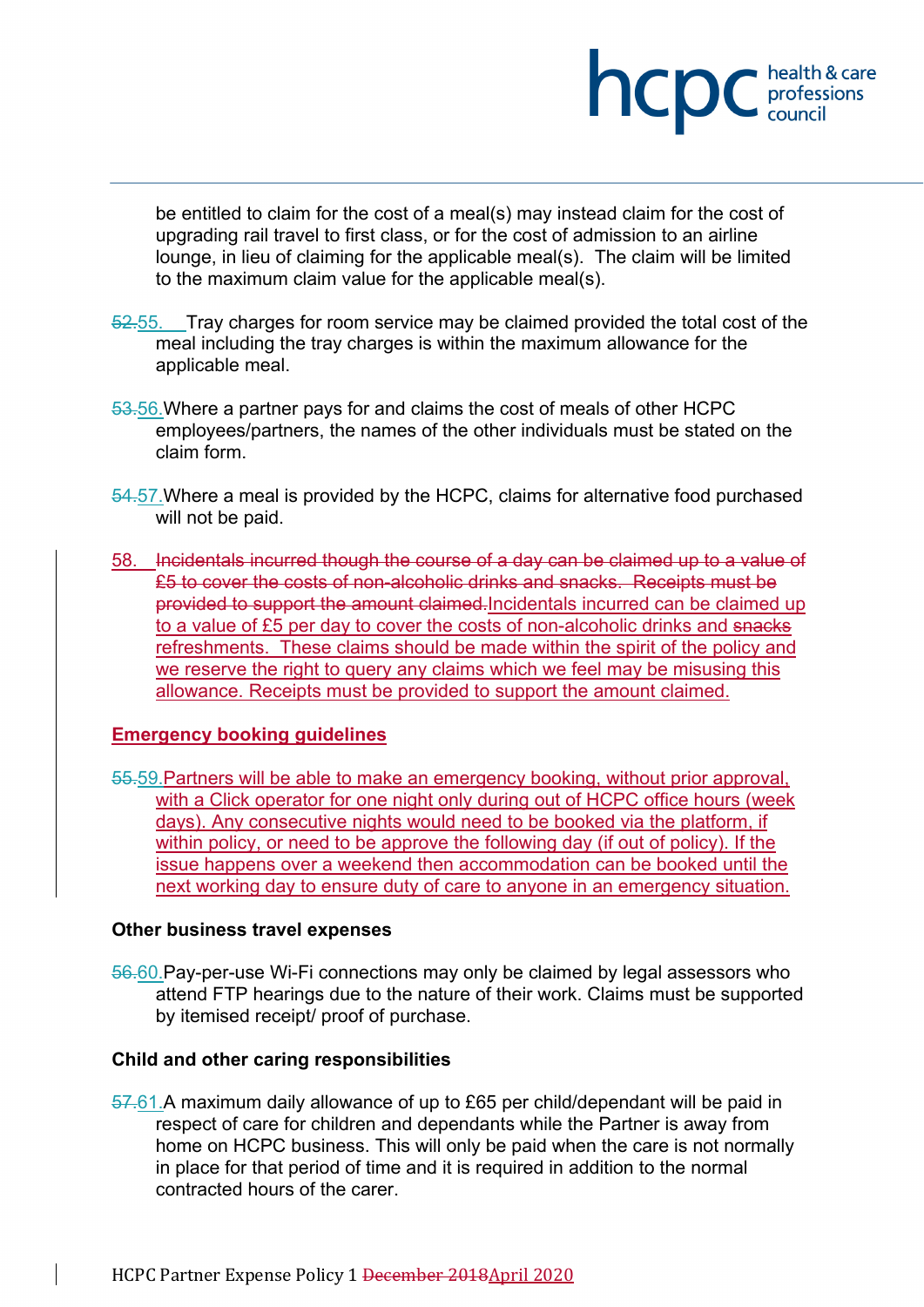

- 58.62.Where the allowance is claimed in respect of care for a child, the Partner must be the parent of, or have daily parental responsibility for, the child in respect of whom the allowance is claimed. Payment will only be made if the child-carer is registered with the appropriate agency, and only against a valid invoice addressed to the Partner
- 59.63.Where the allowance is claimed in respect of a dependent over the age of 16, the Partner must be the normal provider of care. Payment will only be made against a valid invoice addressed to the Partner.

## **Support workers to assist disabled partners**

60.64.An allowance of up to £65 per day is also payable for the cost of a support worker accompanying a Partner to a meeting or event of the HCPC, where the Partner's attendance is required and where the cost of the support worker is not covered by Access to Work funding. In those circumstances, support workers' travel and accommodation must also be booked through the travel management company, and support workers' travel, accommodation and subsistence are subject to the provisions of paragraphs [24](#page-5-0) to [55](#page-10-0) above.

## **Abuse of the Policy**

61.65. If it is found that a Partner has abused this policy then the HCPC will reserve the right to take further action.

### **Review of the Policy**

62.66. This policy will be reviewed on an annual basis by the Senior Management Team with any issues or proposed changes to be brought to the attention of the Remuneration Committee for approval.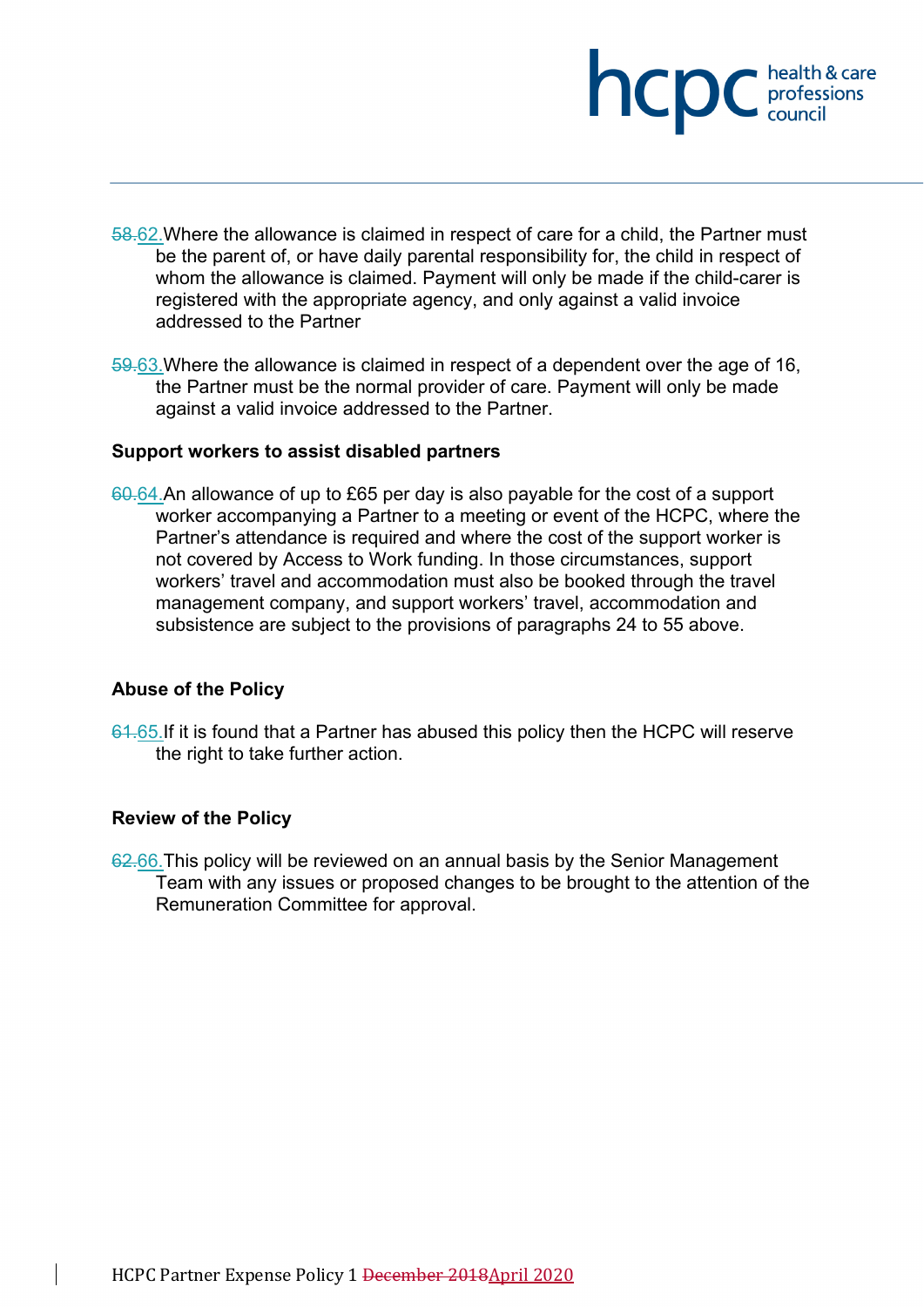

### **Expenses Policy for Employees**

#### **INTRODUCTION**

- 1. This policy sets out rules and guidance for employees on how to claim expenses while carrying out work on behalf of the HCPC.
- 2. Employees are expected to act honourably and sensibly within the spirit of this policy.
- 3. The revised policy came into effect from 4 December 20181 April 2020.
- 4. The rates and allowances in this policy are intended to provide a reasonable standard of travel, accommodation and subsistence consistent with HCPC's position as a public sector body funded by Registrants' fees. Rates are kept under review, including feedback from Council and Committee members, Partners and employees, and from time to time, the Council will make changes to the rates quoted in this policy. These changes will be notified to Employees.
- 5. The HCPC shall reimburse employees, on production of itemised receipts satisfactory to the HCPC, for all reasonable expenses actually and necessarily incurred by employees in relation to their attendance at meetings or events where they are representing the HCPC. Non-itemised debit/credit card receipts are not accepted.
- 6. Expenses will only be reimbursed to the extent that they have been paid for by the employee in money. Expenses that have been bought with promotional points or vouchers or other non-monetary forms of settlement cannot be reimbursed.
- 7. Expenses will only be paid if approved by the HCPC. If employees are uncertain as to whether an expense will be reimbursed, they should seek clarification from their line manager before the expense is incurred.
- 8. Employees are expected to arrange their travel and accommodation in the way that is most cost effective for the HCPC, while minimising the environmental impact.
- 9. The Chief Executive's prior approval is required for international travel, before any booking is made. The employee's line manager's prior approval is required for any non-travel or accommodation related expense that is greater than £100. HCPC reserve the right to reject payment for expenses that are not compliant with the policy.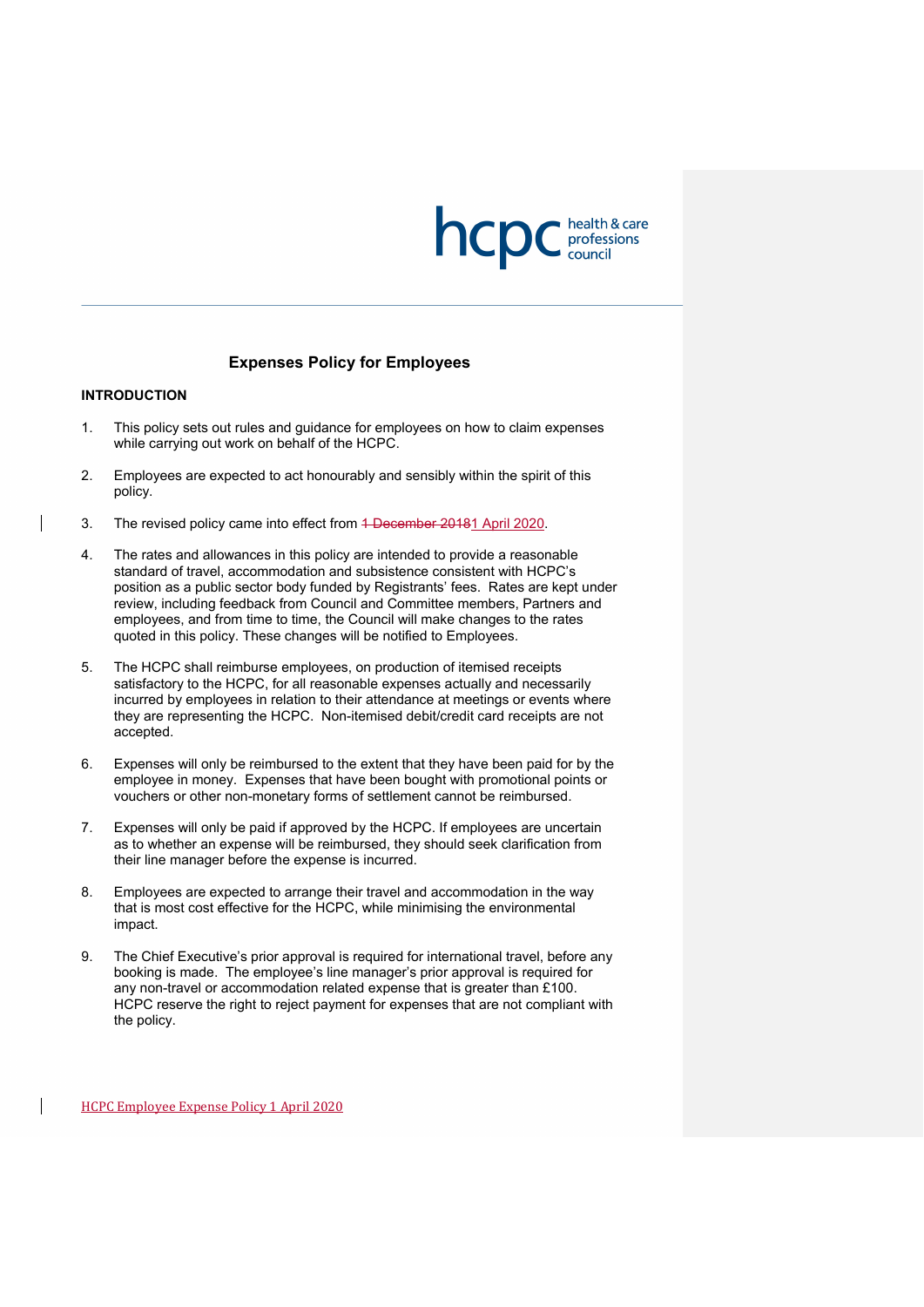

10. Should further clarification or advice be required with regards to this policy, please contact your line manager or the Finance department.

#### **SUBMITTING EXPENSES CLAIMS**

- 11. Employee expense claims, authorised by the relevant line manager with supporting itemised receipts showing the date of purchase, must should be submitted via email on the claim form provided for the purpose which can be found on the intranet.
- 12. All claims submitted must be accompanied by supporting receipts. If a receipt is misplaced, every reasonable effort should be made to obtain a replacement copy from the supplier. If the receipt is not located, the circumstances and the details of the purchase should be explained on the claim form or in the covering email.
- 13. Payments of expenses will be made into employees' bank accounts.
- 14. Employees are asked to submit their claims within threeone calendar months of the expense having been incurred. If the employee does not submit within the specified period they forfeit the reimbursement.
- 15. Line managers are responsible for reviewing claims and confirming that the policy has been followed. In authorising a claim the line manager confirms that the expense was necessarily incurred on HCPC business and that the amounts claimed are within the relevant policy limits.
- 16. All claims will be processed through our purchase requisition system (WAP), following line manager authorisation, to ensure that business related expenses are visible and approved by the most appropriate member of the management team before payment is processed.

#### **TRAVEL MANAGEMENT COMPANY**

- 17. HCPC has appointed a travel management company through a government framework contract. The travel management framework agreement provides favourable terms and conditions and efficient business processes to HCPC. Rail and air travel and hotel accommodation must therefore be booked through the HCPC's contracted travel management company. The performance of the travel management company is reviewed at regular intervals and the contract provides a process to address any performance issues.
- 18. All travel should be booked at the earliest opportunity as cheaper rates can be obtained.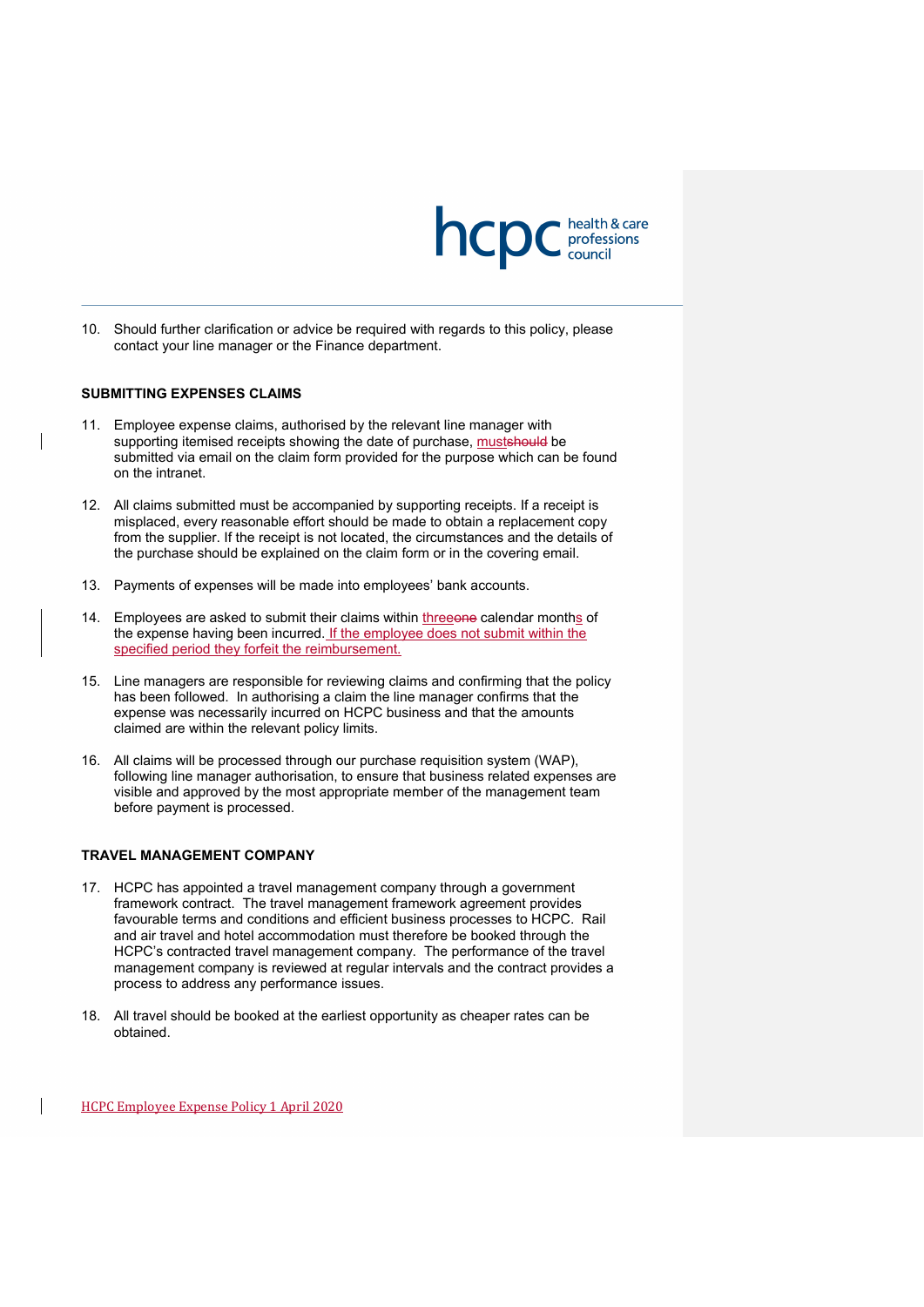

- 19. Bookings through the travel management company should be made on-line via the link on the intranet. On-line bookings are free of charge for train and hotel bookings, but fees are charged for bookings by telephone or email. Air travel bookings incur a charge both online and via telephone or email.
- 20. Bookings made though the travel management company are covered by their cancellation policy. Rail travel bookings can be cancelled on-line free of charge. However, the cancellation of hotel bookings is dependent on the type of room booking made, as some cheaper room-only rates are non-refundable.
- 21. Employees are responsible for cancelling their own bookings. Cancellations should be made as soon as the related meeting, hearing or visit has been cancelled to minimise cancellation charges. When a rail booking is cancelled after the tickets have been delivered or collected, the tickets must be returned to the travel management company in order to obtain any refund. Email [travel@hcpc](mailto:travel@hcpc-uk.org)[uk.org](mailto:travel@hcpc-uk.org) for the forms.

#### **TRAVEL AND SUBSISTENCE**

22. Reasonable rates are payable for travelling and subsistence costs to reimburse the out of pocket expenses incurred while travelling on HCPC business to a location other than the HCPC offices. Costs incurred while travelling from home to the HCPC offices cannot be claimed, except in the case of late night working as set out in paragraph [34.](#page-16-0) If the employee already holds a season ticket for the relevant journey, no additional cost has been incurred and therefore no cost can be claimed.

### **Rail**

23. All rail travel on HCPC business must be booked at standard class. The only exceptions to this are where first class travel has been agreed in advance as a reasonable adjustment for an employee with a disability or with other mobility issues, and where, exceptionally, a first class ticket is cheaper than the equivalent standard class ticket. The travel management company booking system will only allow the purchase of a first class or anytime return ticket when the first class or anytime return ticket is cheaper than the equivalent standard class ticket. Employees must not artificially manipulate the point at which they book, their journey time, route or ticket conditions to try to bring first class travel into scope.

#### **Air Fares**

24. The Chief Executive's prior approval is required for all overseas travel.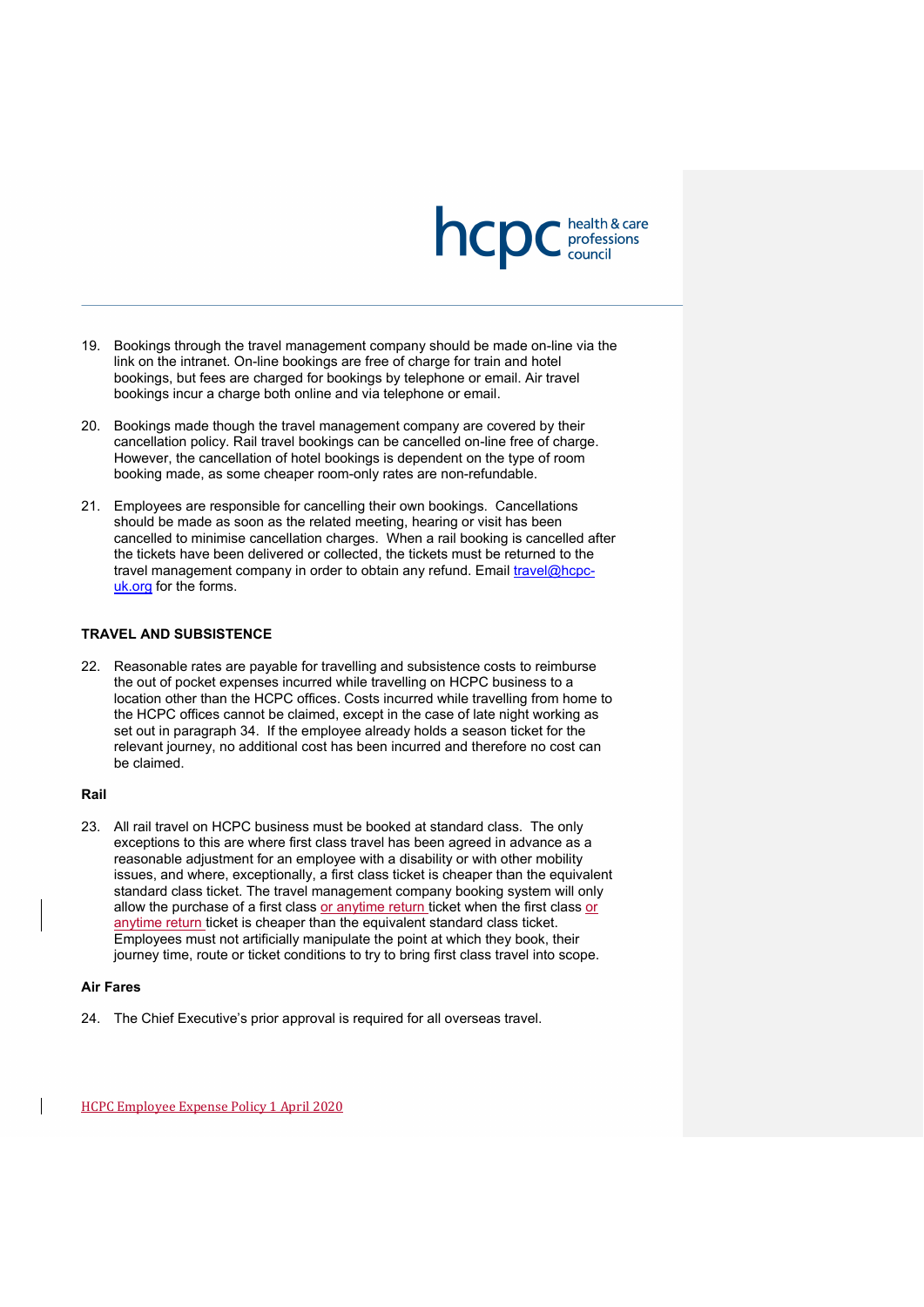

- 25. Standard Class must be used when the duration of the single airline flight is less than five hours. If the single journey comprises more than one airline flight, Standard Class tickets must be used for the different flights if the combined air travel time is less than five hours.
- 26. Premium Economy tickets may be used when the duration of a single airline flight is longer than five hours but less than eight hours. If Premium Economy tickets are unavailable, Standard Class tickets must be used.
- 27. Business Class tickets may be used when the duration of a single airline flight is longer than eight hours. If Business Class tickets are unavailable, Premium Economy tickets may be used.

#### **Tube, coach and bus fares**

28. All tube, coach and bus fares will be reimbursed as incurred. Those employees travelling within London are encouraged to purchase an Oyster Card or use a contactless debit/credit card in order to take advantage of the cheaper fares available. A receipt is not required although you must state clearly those journeys made when claiming.

#### **Car travel**

- 29. Employees' own cars or rental cars can only be used for travel on HCPC business where it is the most cost efficient way of travelling or where rail/air travel is not available. Employees must have the appropriate insurance cover for business use of their own car.
- <span id="page-15-0"></span>30. The mileage allowances for employees' own cars used on HCPC business are in accordance with HMRC rates, which are subject to change from time to time. The current rates are as follows:-

| Cars:-<br>Additional miles: | 1 <sup>st</sup> 10.000 miles | 45p per mile<br>25p per mile |
|-----------------------------|------------------------------|------------------------------|
| Motorcycles:-<br>Cycles:-   |                              | 24p per mile<br>20p per mile |

- 31. Rental cars must be booked by emailing [travel@hcpc-uk.org](mailto:travel@hcpc-uk.org) . The actual cost of fuel used by rented cars may be claimed, supported by an itemised receipt.
- 32. Expenses incurred in respect of tolls, parking and ferries may be claimed.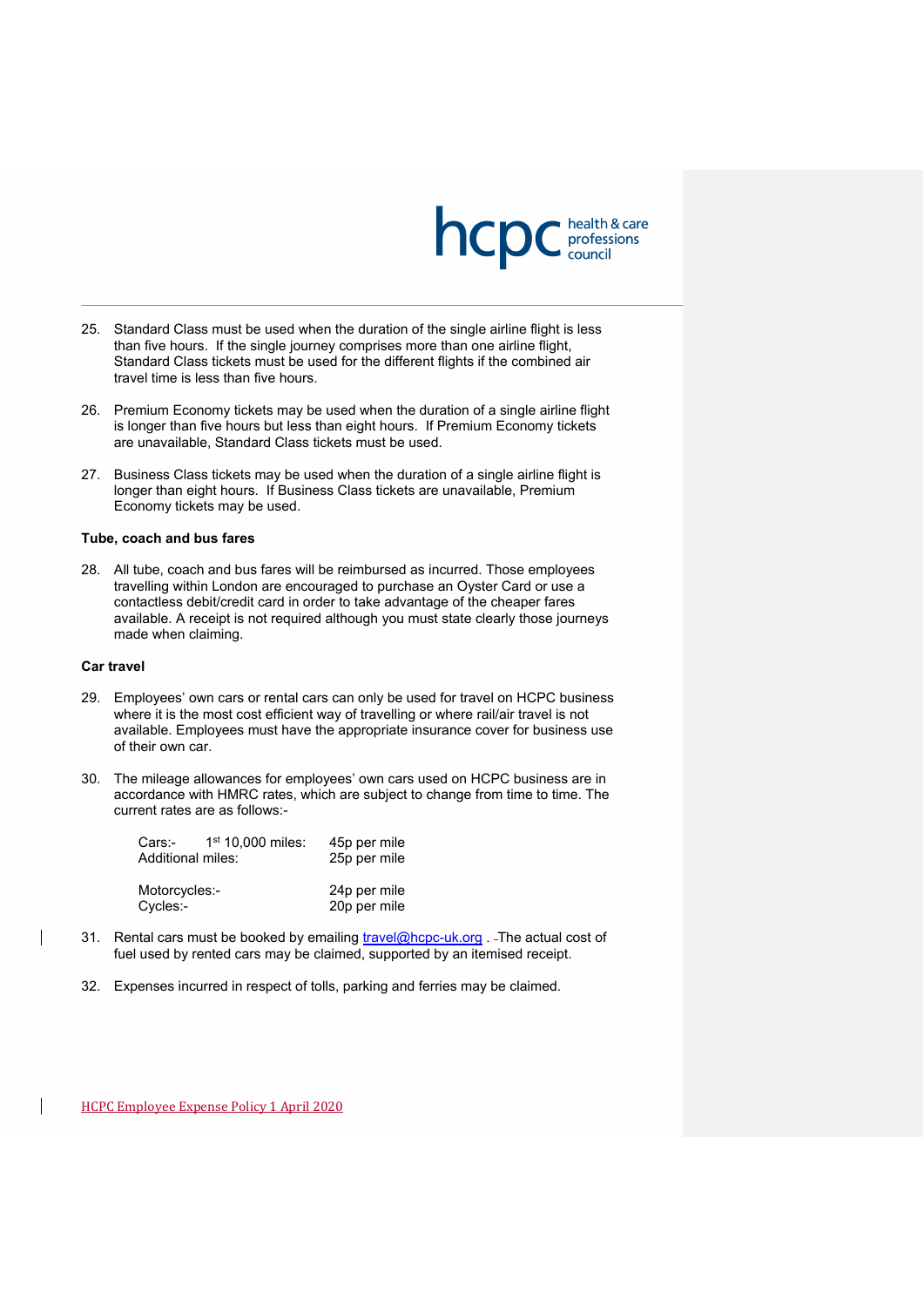

#### **Taxi Fares**

- 33. Where practicable, public transport should be used rather than taxis. Taxi fares will only be reimbursed in the following circumstances:
	- where there is a time constraint and a taxi will be quicker;
	- where a taxi will be cheaper than public transport (for example, if two or more employees/partners/Council members share a taxi); where public transport is unavailable;
	- if carrying heavy/bulky luggage or heavy/bulky HCPC equipment; or
	- where there is a disability which affects mobility, or other mobility issues.

Please state circumstances for using a taxi on the claim.

#### **Late night taxis from the HCPC offices to home**

<span id="page-16-0"></span>34. Where there is a requirement to work until at least 9pm, which does not form part of the normal work pattern, a taxi journey from the HCPC offices to home may be claimed providing that it would not be reasonable to expect the use of public transport.

#### **Away day travel expenses**

35. For travel to away days, training and similar events, the difference between an employee's normal travel fare (from home to HCPC offices) and the amount of the new journey will be reimbursed. Employees are therefore encouraged to purchase extension tickets where appropriate and purchase oyster card fares, which are cheaper than cash fares.

If an employee uses a private car journey as either part of their usual or extended/ alternative journey, the mileage rates as stipulated in paragraph [30](#page-15-0) will be applied.

#### **Hotel**

- 36. Hotel accommodation can only be booked for the night prior to the business engagement if the employee otherwise has to leave home before 06:00 and for the night following the engagement if the employee would return home after 22:00. Accommodation may also be booked under reasonable circumstances (e.g. lack of available public transport to ensure the employee arrives at the required venue on time), which requires prior agreement with the line manager.
- 37. Hotel accommodation must be booked though the HCPC's travel management company and employees must should use HCPC's preferred hotels as indicated on the website, where availability allows. A list of HCPC's preferred hotels, where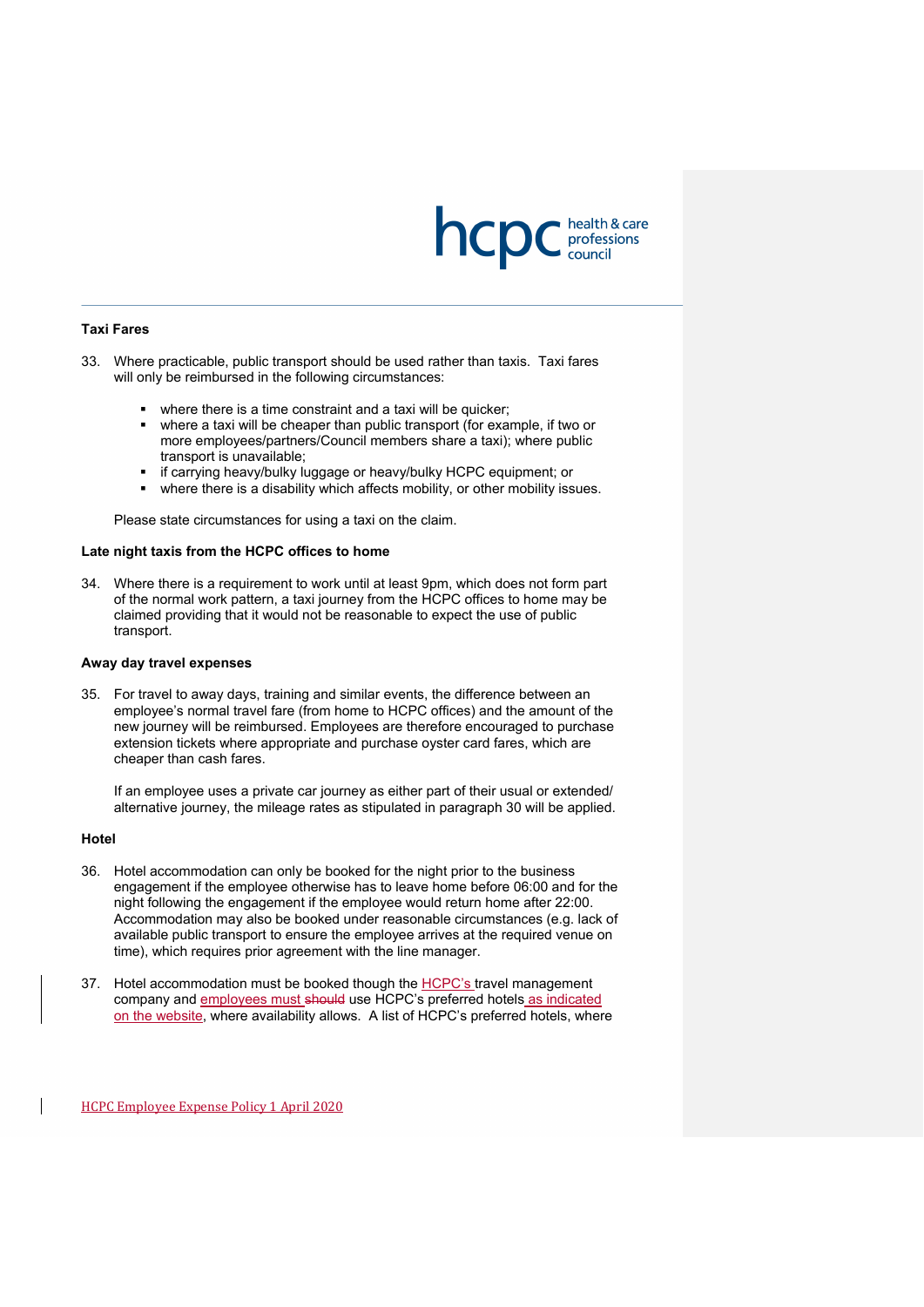

we have agreed special rates, is maintained on the intranet. All exceptions must be agreed in advance by emailing travel@hcpc-uk.org.

38. Hotel bookings should be made with a reasonable cancellation policy in place (either 24 or 48 hours prior to arrival).

38.39. The maximum nightly rates for hotels including VAT are as follows:-

**Formatted:** Indent: Left: 1.27 cm, No bullets or numbering

|                                                                                | Room only, | <b>Bed and</b> |  |
|--------------------------------------------------------------------------------|------------|----------------|--|
|                                                                                | incl VAT   | breakfast.     |  |
|                                                                                | £          | incl VAT       |  |
|                                                                                |            | £              |  |
| London within the M25                                                          | 170        | 180            |  |
| Aberdeen, Belfast, Birmingham, Cardiff,                                        | 140        | 150            |  |
| Edinburgh, Glasgow and Manchester                                              |            |                |  |
| (other cities with high market rates for hotel                                 |            |                |  |
| accommodation)                                                                 |            |                |  |
| All other areas in the United Kingdom                                          | 120        | 130            |  |
| Abroad: The Chief Executive's prior approval is required for all overseas      |            |                |  |
| travel, including the choice of hotel. Hotel room rates should not exceed the  |            |                |  |
| equivalent rates for the UK, ie hotels in a capital city should not exceed the |            |                |  |
| equivalent of £180 per night including VAT and breakfast; other large cities   |            |                |  |
| should not exceed the equivalent of £150; other areas should not exceed the    |            |                |  |
| equivalent of £130                                                             |            |                |  |

39.40. When a bed and breakfast rate is booked, the cost attributable to breakfast does not matter so long as the total is within the bed and breakfast limit in the table. When a room only rate has been booked, breakfast may still be taken in the hotel provided the total for the room plus breakfast is within the bed and breakfast limit in the table, and the breakfast is charged on the hotel bill. Alternatively, when a room only rate is booked, breakfast may be taken outside the hotel subject to the £10 limit per paragraph [42.](#page-18-0)

#### **Other accommodation**

40.41. £35 may be claimed when Employees are required to stay away from home on HCPC business and choose to stay with friends and family. This amount covers all costs including accommodation, evening meal and breakfast. No claim can be made by anyone staying in their own property.

#### **Meals**

41.42. This section covers meals paid for by employees while on day to day HCPC business, and meals charged to employees' hotel bills. It does not cover food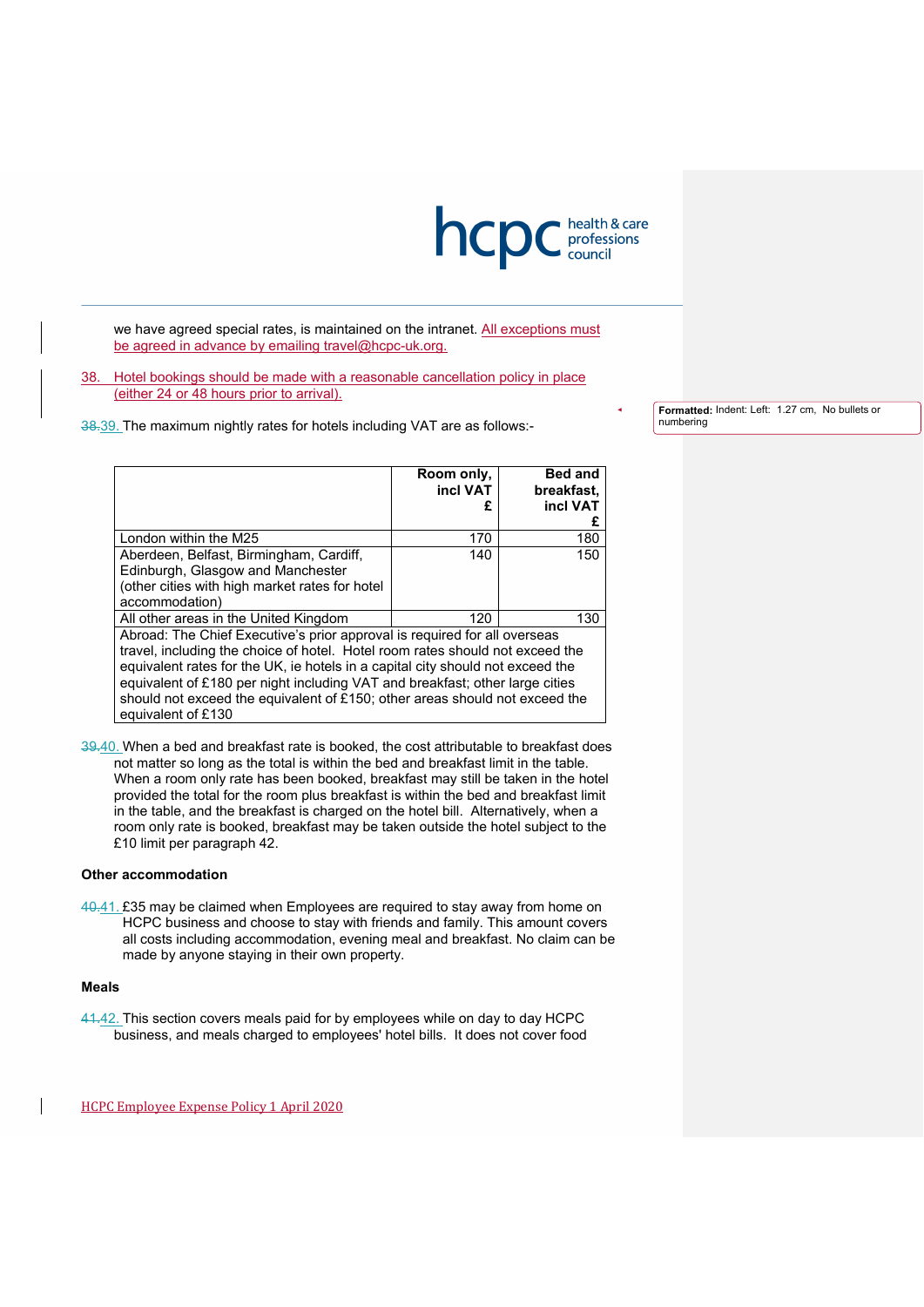

provided and organised directly by the HCPC at special events. HCPC will not pay for the cost of alcohol. The maximum allowances for meals stated below are for the cost of food and non-alcoholic drinks.

<span id="page-18-0"></span>42.43. Reasonable expenses will be reimbursed where costs for meals have been incurred with the following maximum allowances:

- Breakfast £10 (when purchased outside the hotel);
- $L$ unch  $f10$ ;
- **Evening Meal** £25 (whether taken inside or outside the hotel);

Breakfast can be claimed

- when travelling on HCPC business to a location other than the HCPC offices and leaving home before 7.30am, or
- when staying in overnight accommodation and breakfast is not included in the room rate

An evening meal can be claimed

- when travelling on HCPC business to a location other than the HCPC offices but not staying in overnight accommodation, and arriving home after 8pm, or
- when working late at the HCPC offices and arriving home after 8pm, subject to the prior approval of the line manager.

Lunch can normally only be claimed when the employee is out of the office on business for more than 4 hours during the working day.

First class carriages on intercity trains, and business class airline lounges may provide meals to travellers. An employee travelling on HCPC business who would be entitled to claim for the cost of a meal(s) may instead claim for the cost of upgrading rail travel to first class, or for the cost of admission to an airline lounge, in lieu of claiming for the applicable meal(s). The claim will be limited to the maximum claim value for the applicable meal(s).

Tray charges for room service may be claimed provided the total cost of the meal including the tray charges is within the maximum allowance for the applicable meal.

Where an employee pays for and claims the cost of meals of other HCPC employees/partners/Council members, the names of the other individuals must be stated on the claim form.

Where a meal is provided by the HCPC, claims for alternative food purchased will not be paid.

HCPC Employee Expense Policy 1 April 2020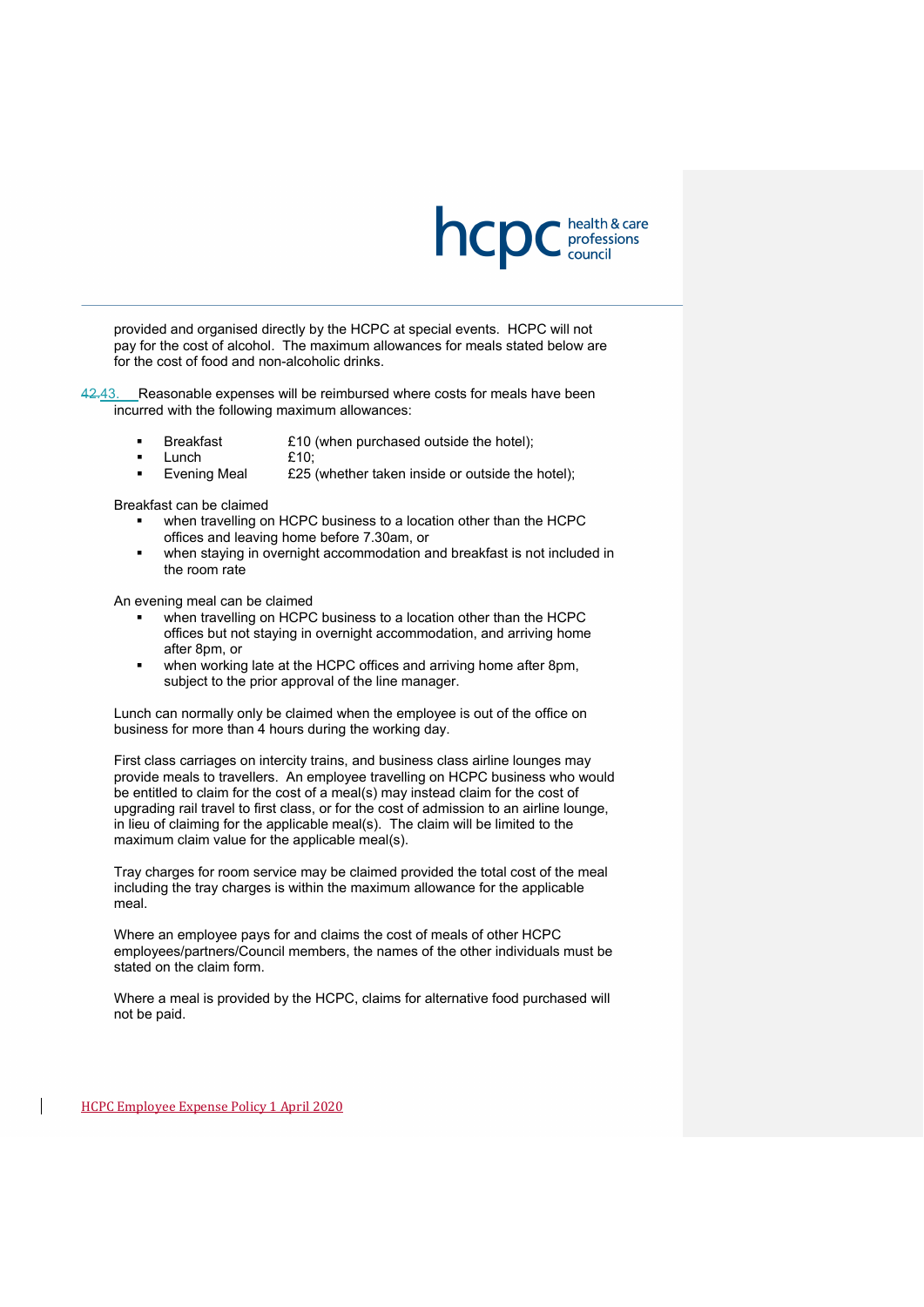

Incidentals incurred though the course of a day can be claimed up to a value of £5 to cover the costs of non-alcoholic drinks and snacksrefreshments. These claims should be made within the spirit of the policy and we reserve the right to query any claims which we feel may be misusing this allowance. - Receipts must be provided to support the amount claimed.

### **Emergency booking guidelines**

44.Employees travelling on business outside of London will be able to make an emergency booking, without prior approval, with a Click operator for one night only during out of HCPC office hours (week days). Any consecutive nights would need to be booked via the platform, if within policy, or need to be approve the following day (if out of policy). If the issue happens over a weekend then accommodation can be booked until the next working day to ensure duty of care to anyone in an emergency situation

#### **Other business travel expenses**

43.45. The use of broadband Internet connection should generally be limited to use at locations which offer the service at no charge or have complimentary Wi-Fi available. Employees should use their work mobile phones for checking emails when travelling for HCPC business. Use of pay-per-use connections and Wi-Fi on planes, trains and in hotels should be limited to completing urgent business matters. Costs will only be reimbursed where it is clearly stated on the claim the reason for using the Wi-Fi connections. This must be supported by a receipt.

### **CARERS**

- 44.46. A maximum daily allowance of up to £65 per child/dependant will be paid in respect of care for children and dependants while the employee is travelling on HCPC business. This will only be paid when the care is not normally in place for that period of time and it is required in addition to the normal contracted hours of the carer.
- 45.47. Where the allowance is claimed in respect of care for a child, the employee must be the parent of, or have daily parental responsibility for, the child in respect of whom the allowance is claimed. Payment will only be made if the child-carer is registered with the appropriate agency, and only against a valid invoice addressed to the employee.
- 46.48. Where the allowance is claimed in respect of a dependant over the age of 16, the employee must be the normal provider of care. Payment will only be made against a valid invoice addressed to the employee of the HCPC.

#### **Formatted:** Font: Not Bold

**Formatted:** List Paragraph, Line spacing: single, Numbered + Level: 1 + Numbering Style: 1, 2, 3, … + Start at: 1 + Alignment: Left + Aligned at: 0.63 cm + Tab after:  $1.27$  cm + Indent at:  $1.27$  cm

#### **Formatted:** Font color: Auto

**Formatted:** List Paragraph, Indent: Left: 0 cm, First line: 0 cm, Line spacing: single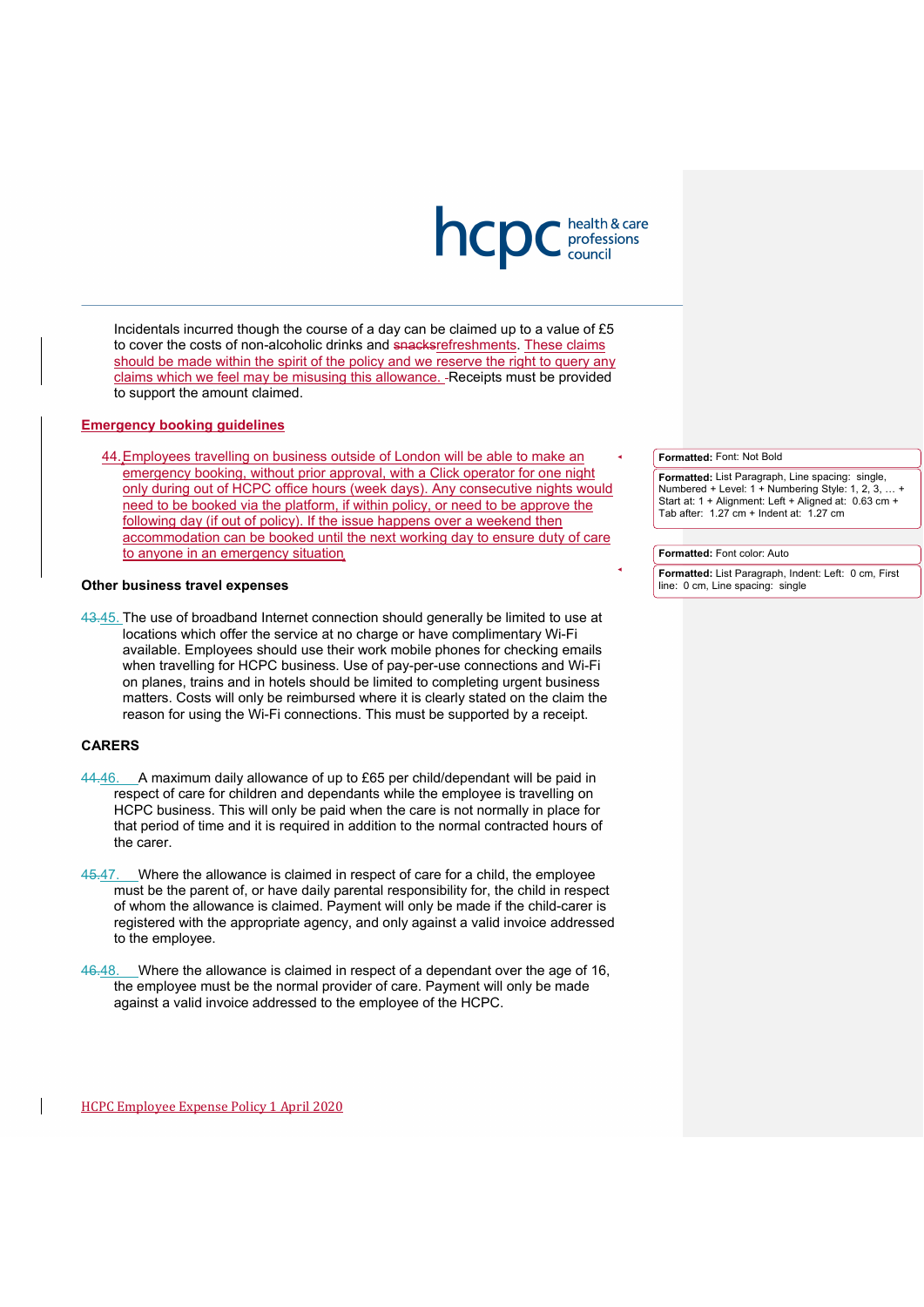

### **ABUSE OF THE POLICY**

47.49. If it is found that an employee has abused this policy then the HCPC will reserve the right to take further action.

### **REVIEW OF THE POLICY**

48<u>.50.</u> This policy will be reviewed on an annual basis by the Senior Management Team. Any issues or proposed changes will be brought to the attention of the Remuneration Committee for approval.

 $\overline{\phantom{a}}$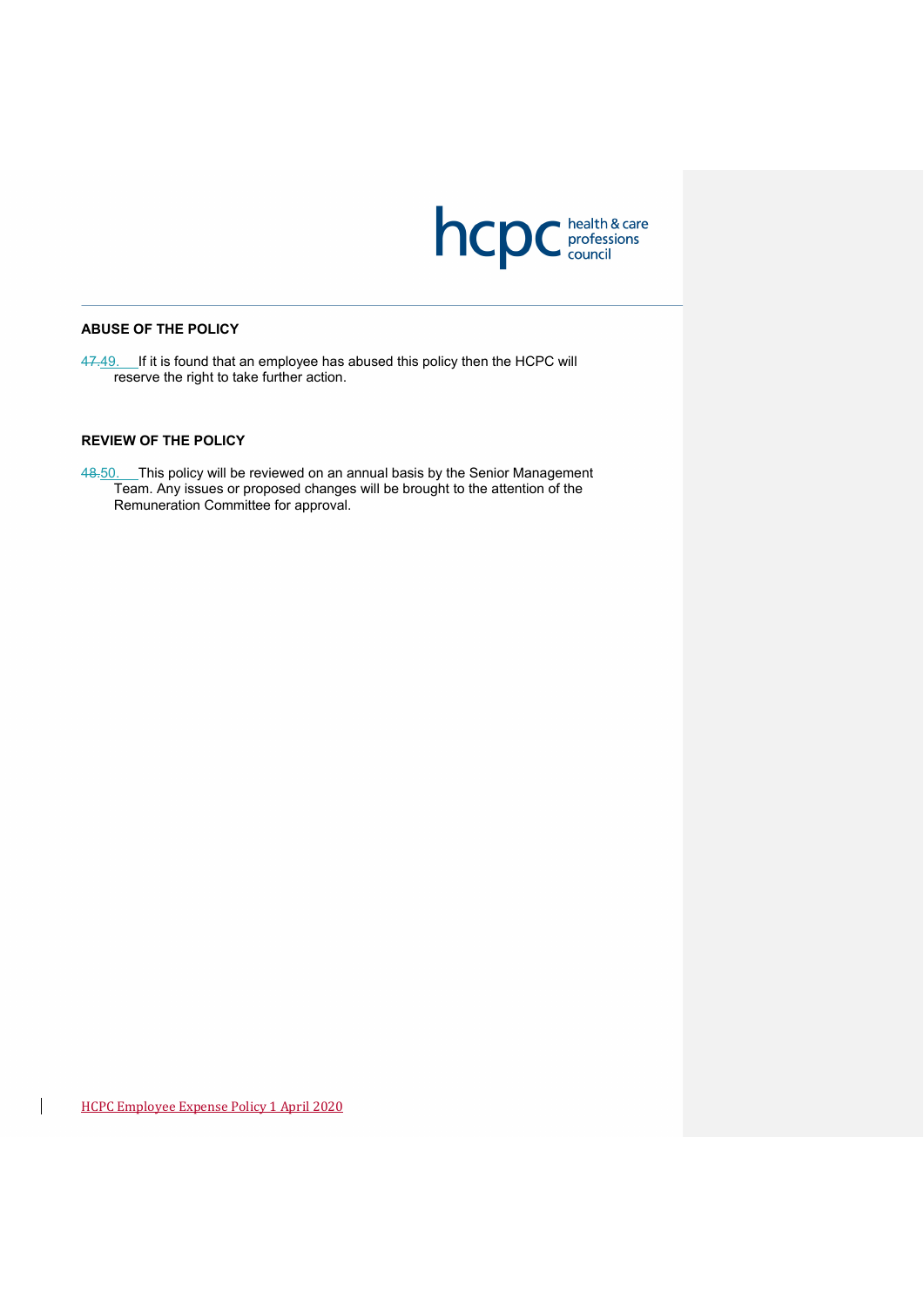

### **Fees and Expenses Policy for Council and Committee members**

#### **INTRODUCTION**

- 1. This policy sets out rules and guidance for Council and Committee members on how to claim their fees and expenses while carrying out work on behalf of the HCPC.
- 2. Council and Committee members are expected to act honourably and sensibly within the spirit of this policy.
- 3. The revised policy came into effect from 4 December 2018. 1 April 2020.
- 4. The rates and allowances in this policy are intended to provide a reasonable standard of travel, accommodation and subsistence consistent with HCPC's position as a public sector body funded by Registrants' fees. Rates are kept under review, including feedback from Council and Committee members, Partners and employees, and from time to time, the Council will make changes to the rates quoted in this policy. These changes will be notified to Council and Committee members.
- 5. The HCPC shall reimburse members, on production of itemised receipts satisfactory to the HCPC, for all reasonable expenses actually and necessarily incurred by members in relation to their attendance at Council or Committee meetings or those events where they are representing the HCPC. Non-itemised debit/credit card receipts will not be accepted.
- 6. Expenses will only be reimbursed to the extent that they have been paid for by the employee in money. Expenses that have been bought with promotional points or vouchers or other non-monetary forms of settlement cannot be reimbursed.
- 7. Expenses will only be paid if approved by the HCPC. If members are uncertain as to whether an expense will be reimbursed, they should seek clarification from the Governance department before the expense is incurred.
- 8. Members are expected to arrange their travel and accommodation in the way that is most cost effective for the HCPC, while minimising the environmental impact.
- 9. The HCPC's prior approval is required for international travel and for any nontravel or accommodation related expense that is greater than £1,000.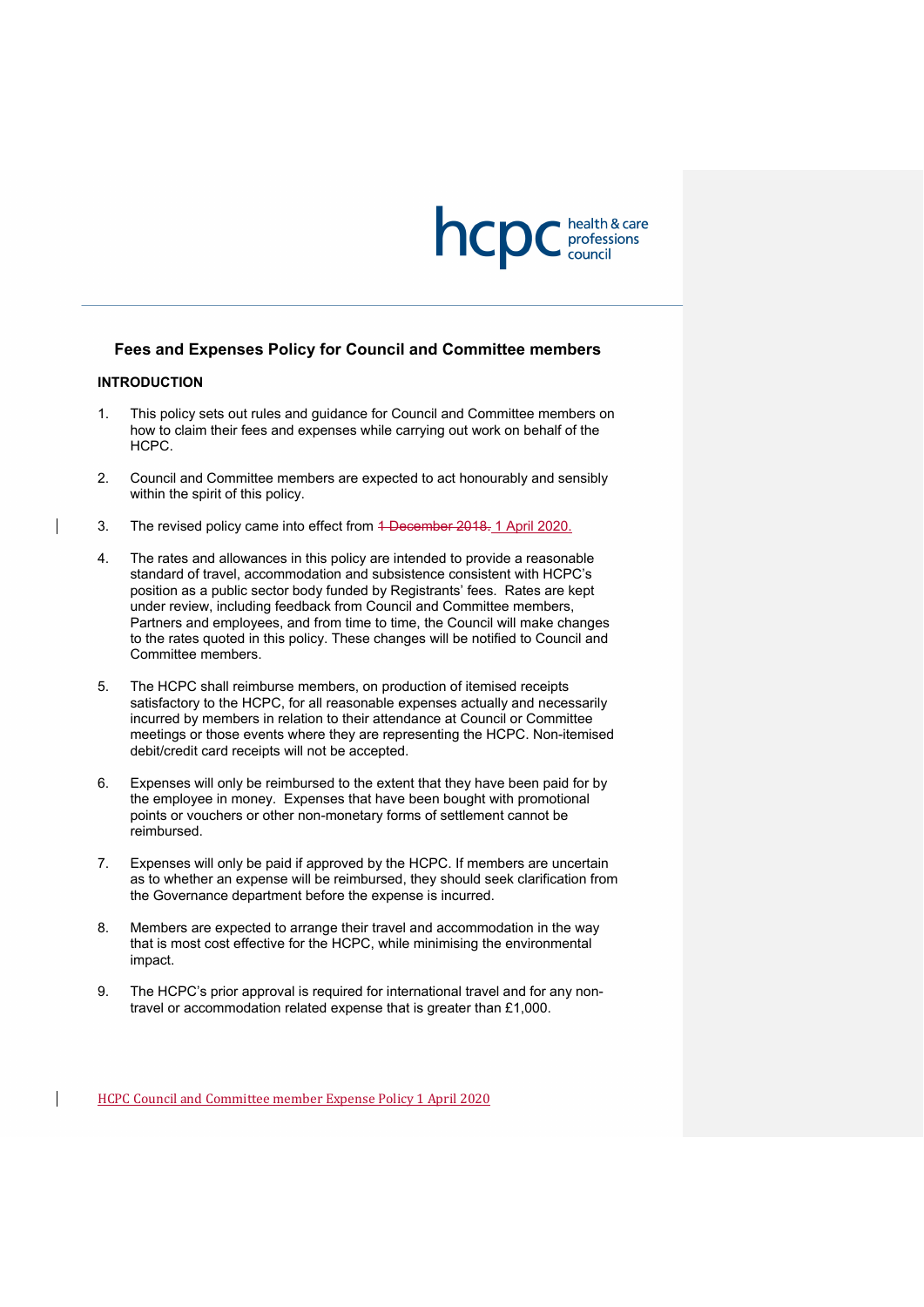

10. Should further clarification or advice be required with regards to this policy, please contact the Governance or Finance departments.

#### **SUBMITTING EXPENSES CLAIMS**

- 11. Members must submit their claims for reimbursement of expenses electronically by email to [finance@hcpc-uk.org](mailto:finance@hcpc-uk.org) with scanned or photographed copies of the receipts.
- 12. All claims submitted must be accompanied by scans or photographs of supporting itemised receipts showing the date of purchase. If a receipt is misplaced, every reasonable effort should be made to obtain a replacement copy from the supplier. If the receipt is not located, the circumstances and the details of the purchase should be explained on the claim form or in the covering email.
- 13. Members should submit their claims within four weeksthree calendar months of the expense having been incurred. If the member does not submit within the specified period they forfeit the reimbursement. the applicable Council or Committee meeting. Payment of expenses will be made directly into the Council member's bank account.
- 14. Governance department are responsible for reviewing claims and confirming that the policy has been followed. In authorising a claim the team confirms that the expense was necessarily incurred on HCPC business and that the amounts claimed are within the relevant policy limits.

#### **FEES**

- 15. Fees at a daily rate are payable for:
	- **attendance at Council meetings or Committee meetings;**
	- other meetings attended on behalf of the HCPC where prior approval has been given;
	- attendance at a conference or event which forms part of the member development programme, where prior approval has been given and with the maximum allowance being 6 days per year.
- 16. Fees for attendance at Council or Committee meetings will be paid proactively based on HCPC's attendance records for the meetings, so claims are not required. Members should submit a claims for fees for attendance at other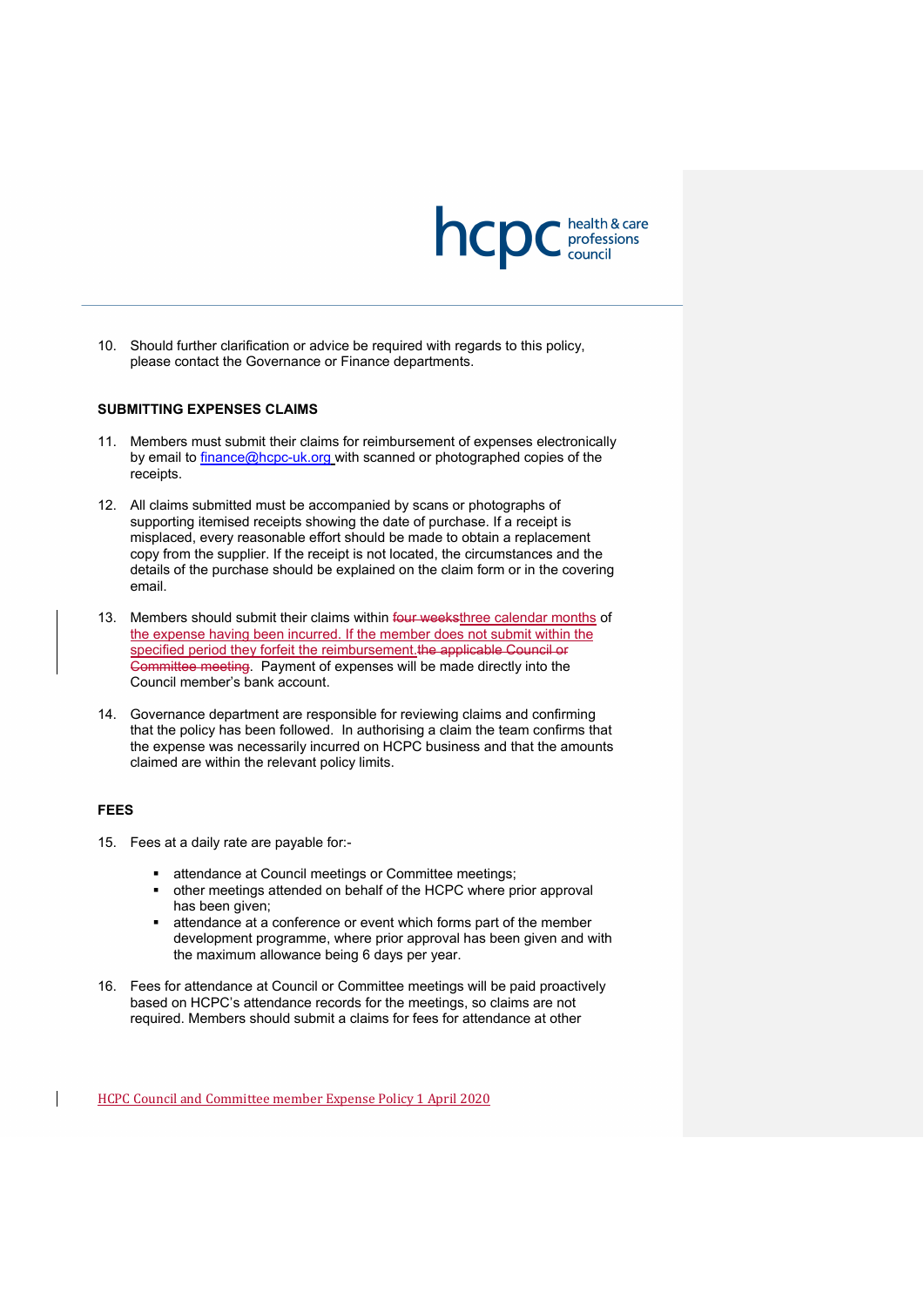

meetings or events when that attendance has been authorised in advance by the Chair or Chief Executive. This includes claims for the six events or conferences that Council members are permitted to attend each year as part of their ongoing development.

- 17. Members are "office holders" in tax law and therefore their fees must be paid through PAYE and subject to tax and National Insurance deductions at source. There are two options:
	- The HCPC deducts tax and National Insurance (NI) contributions and pays the member directly; or
	- Where the member is employed by an institution and the institution invoices the HCPC for the member's attendance, the HCPC pays the member's employer, who deducts tax and NI contributions from any payments made to the member.

### **TRAVEL MANAGEMENT COMPANY**

- 18. HCPC has appointed a travel management company through a government framework contract. The travel management framework agreement provides favourable terms and conditions and efficient business processes to HCPC. Rail and air travel and hotel accommodation must therefore be booked through the HCPC's contracted travel management company. The performance of the travel management company is reviewed at regular intervals and the contract provides a process to address any performance issues.
- 19. All travel and accommodation should be booked at the earliest opportunity as cheaper rates can be obtained. Bookings should be made at least one month in advance unless the booking of Council member time occurs less than one month in advance.
- 20. Where the start time of a meeting is known an advanced ticket must be purchased on a specific scheduled train or flight. In some cases, purchasing two single tickets may be cheaper than purchasing a return ticket. Open tickets for the entire journey (ie an open return type ticket) are not permitted. However, if the end time of an event is unknown then an open ticket may be purchased for the return leg of the journey
- 21. Bookings through the contracted travel management company should be made on-line. On-line bookings are free of charge for train and hotel bookings, but fees are charged for bookings by telephone or email. Air travel bookings incur a charge both online and via telephone or email.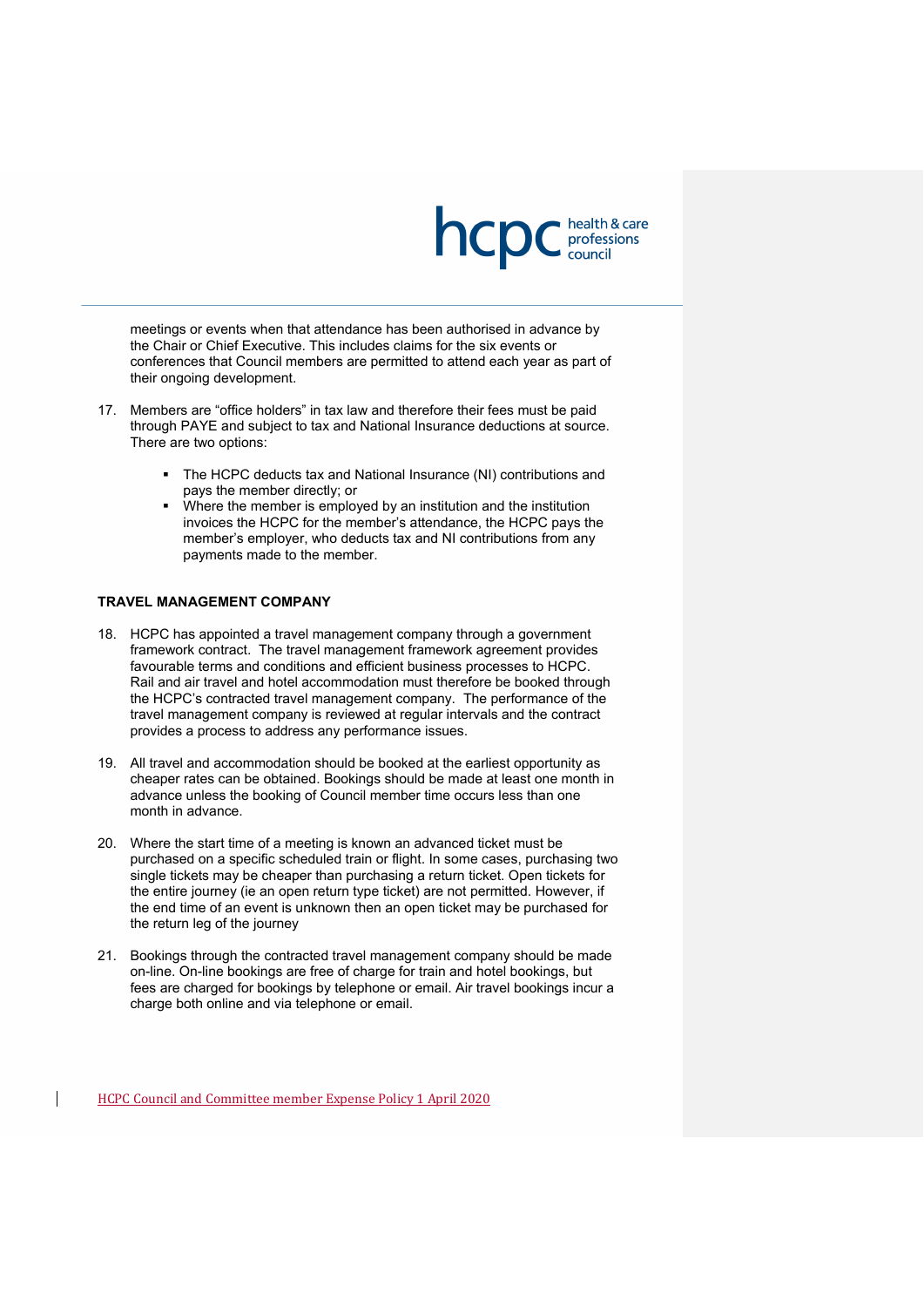

- 22. Bookings made though the travel management company are covered by their cancellation policy. Rail travel bookings can be cancelled on-line free of charge. However, the cancellation of hotel bookings is dependent on the type of room booking made, as some cheaper room-only rates are non-refundable.
- 23. Members are responsible for cancelling their own bookings. Cancellations should be made as soon as the related meeting, hearing or visit has been cancelled to minimise cancellation charges. When a rail booking is cancelled after the tickets have been delivered or collected, the tickets must be returned to the travel management company in order to obtain any refund. Email [travel@hcpc-uk.org](mailto:travel@hcpc-uk.org) for the forms.

### **TRAVEL AND SUBSISTENCE**

24. Reasonable rates are payable for travelling and subsistence costs to reimburse the out of pocket expenses incurred. If only a proportion of the expense is HCPC related (for example a journey that combines HCPC business and other business), only the relevant pro-rata share of the expense should be claimed. If the member already holds a season ticket for the relevant journey, no additional cost has been incurred and therefore no cost can be claimed.

#### **Rail**

- 25. All rail travel on HCPC business must be booked at standard class. The only exceptions to this are where first class travel has been agreed in advance as a reasonable adjustment for a Council or Committee member with a disability or with other mobility issues, and where, exceptionally, a first class ticket is cheaper than the equivalent standard class ticket. The travel management company booking system will only allow the purchase of a first class or anytime <u>return</u> ticket when the first class <u>or anytime return t</u>icket is cheaper than the equivalent standard class ticket. Council members must not artificially manipulate the point at which they book, their journey time, route or ticket conditions to try to bring first class travel into scope.
- 26. Where a Council member can purchase a railcard, the cost of the railcard will be reimbursed. Railcards should be used to reduce the cost to HCPC wherever permitted.

#### **Air**

27. Standard Class must be used when the duration of the single airline flight is less than five hours. If the single journey comprises more than one airline flight,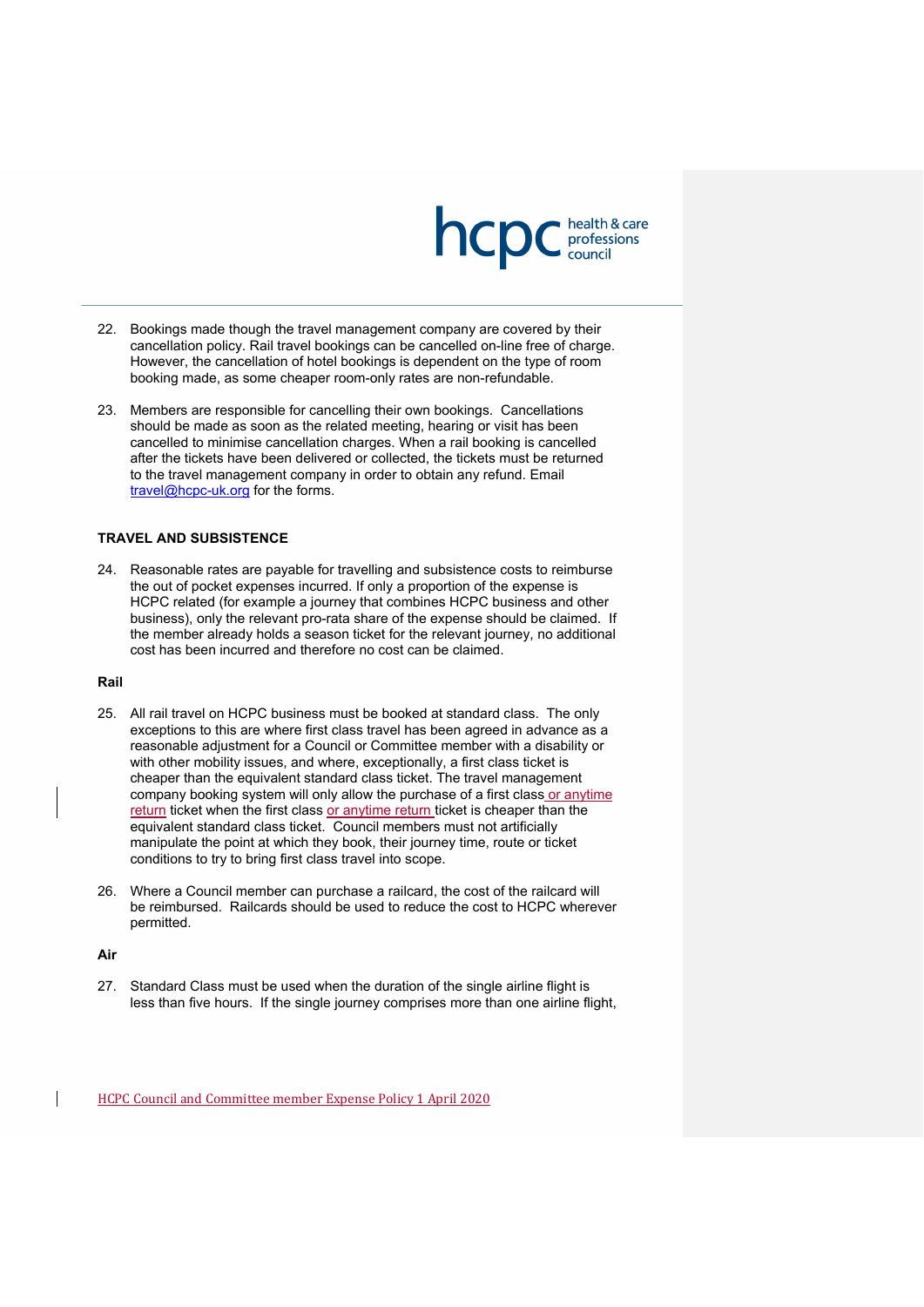

Standard Class tickets must be used for the different flights if the combined air travel time is less than five hours.

Premium Economy tickets may be used when the duration of a single airline flight is longer than five hours but less than eight hours. If Premium Economy tickets are unavailable, Standard Class tickets must be used.

Business Class tickets may be used when the duration of a single airline flight is longer than eight hours. If Business Class tickets are unavailable, Premium Economy tickets may be used.

#### **Tube, coach and bus fares**

28. All tube, coach and bus fares will be reimbursed as incurred. For travel within London, you are strongly are encouraged to purchase an Oyster Card or use a contactless debit/credit card in order to take advantage of the cheaper fares available. The HCPC will refund the cost of journeys travelled. A receipt is not required although you must state clearly those journeys made when claiming. The cost of 'Topping-up' an Oyster card will not be reimbursed, only the cost of individual journeys.

#### **Car travel**

- 29. Members' own cars or rental cars can only be used for travel on HCPC business where it is the most cost efficient way of travelling or where rail/air travel is not available. Members must have the appropriate insurance cover for business use of their own car.
- 30. The mileage allowances for members' own cars used on HCPC business are in accordance with HMRC rates, which are subject to change from time to time. The current rates are as follows:-

| 45p per mile |
|--------------|
| 25p per mile |
| 24p per mile |
| 20p per mile |
|              |

- 31. Rental cars must be booked by emailing [travel@hcpc-uk.org.](mailto:travel@hcpc-uk.org) The actual cost of fuel used by rented cars may be claimed, supported by an itemised receipt.
- 32. Expenses incurred in respect of tolls, parking and ferries may be claimed.
- 33. No car journeys will be reimbursed when travelling into central London, as public transport is widely available, unless by prior arrangement.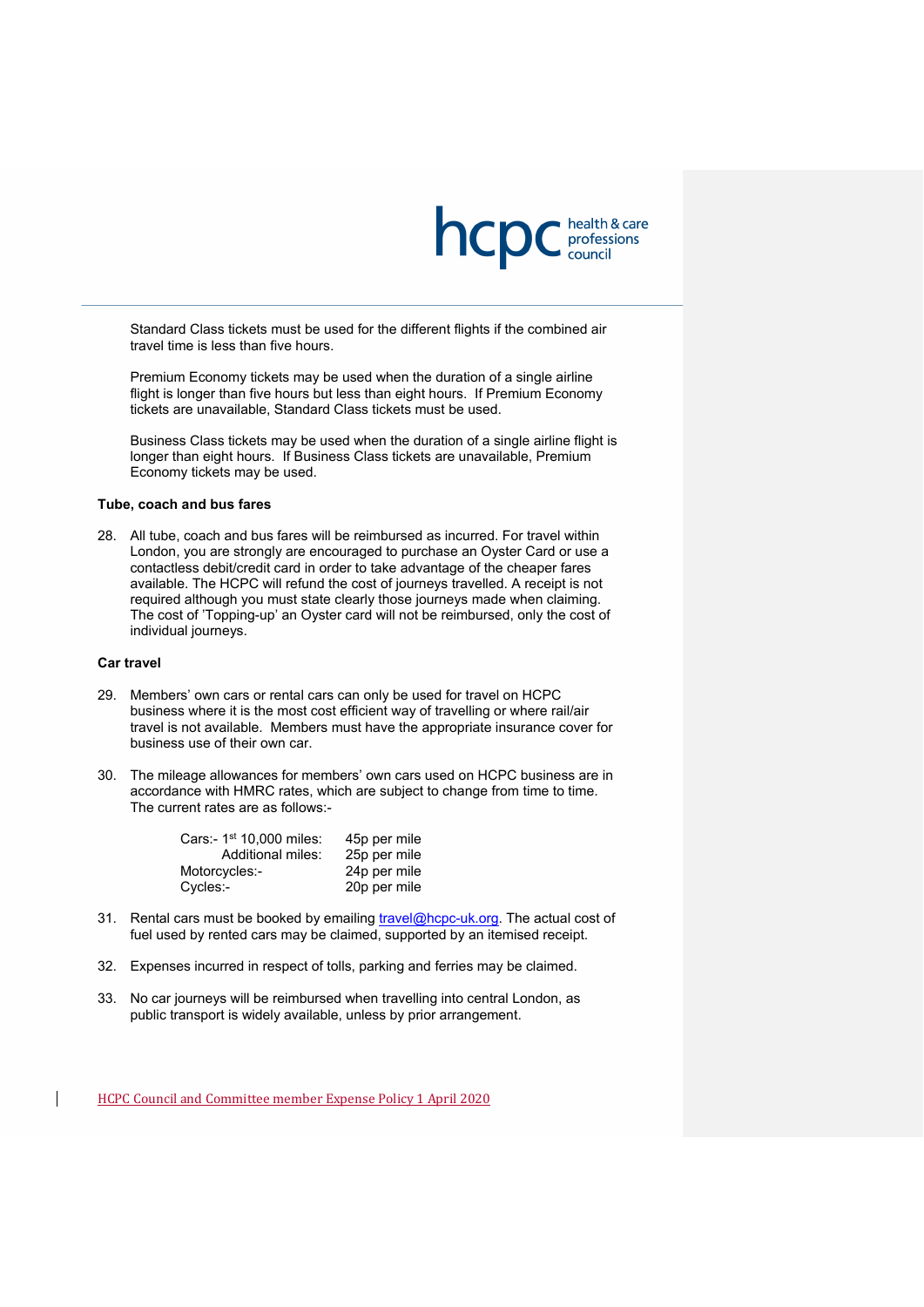

#### **Taxi fares**

34. Where practicable, public transport should be used rather than taxis. Taxi fares will only be reimbursed in the following circumstances:-

- where there is a time constraint and a taxi will be quicker;
- where a taxi will be cheaper than public transport (for example, if two or more employees/partners/Council members share a taxi);
- where public transport is unavailable;
- if carrying heavy/bulky luggage or heavy/bulkyHCPC equipment; or
- where there is a disability which affects mobility, or other mobility issues.

Taxi fares will only be reimbursed where it is clearly stated on the claim the reason for getting a taxi and the journey taken. This must be supported by a receipt.

#### **Other travelling expenses**

#### **Hotel**

- 35. Hotel accommodation can only be booked for the night prior to providing services if the partner otherwise has to leave home before 06:00 and for the night following the engagement if the partner would return home after 22:00
- 36. Hotel accommodation must be booked though the HCPC's travel management company and members should use HCPC's preferred hotels as indicated on the website, where availability allows. A list of HCPC's preferred hotels, where we have agreed special rates, is available from Finance. All exceptions must be agreed in advance by emailing [travel@hcpc-uk.org.](mailto:travel@hcpc-uk.org)
- 37. Hotel bookings should be made with a reasonable cancellation policy in place (either 24 or 48 hours prior to arrival).

36.38. The maximum nightly rates for hotels including VAT are as follows:-

|                                                                              | Room only,<br>incl VAT | <b>Bed and</b><br>breakfast.<br>incl VAT |
|------------------------------------------------------------------------------|------------------------|------------------------------------------|
| London within the M25                                                        | 170                    | 180                                      |
| Aberdeen, Belfast, Birmingham, Cardiff,<br>Edinburgh, Glasgow and Manchester | 140                    | 150                                      |

HCPC Council and Committee member Expense Policy 1 April 2020

**Formatted:** Indent: Left: 1.27 cm, No bullets or numbering, Tab stops: Not at 3.64 cm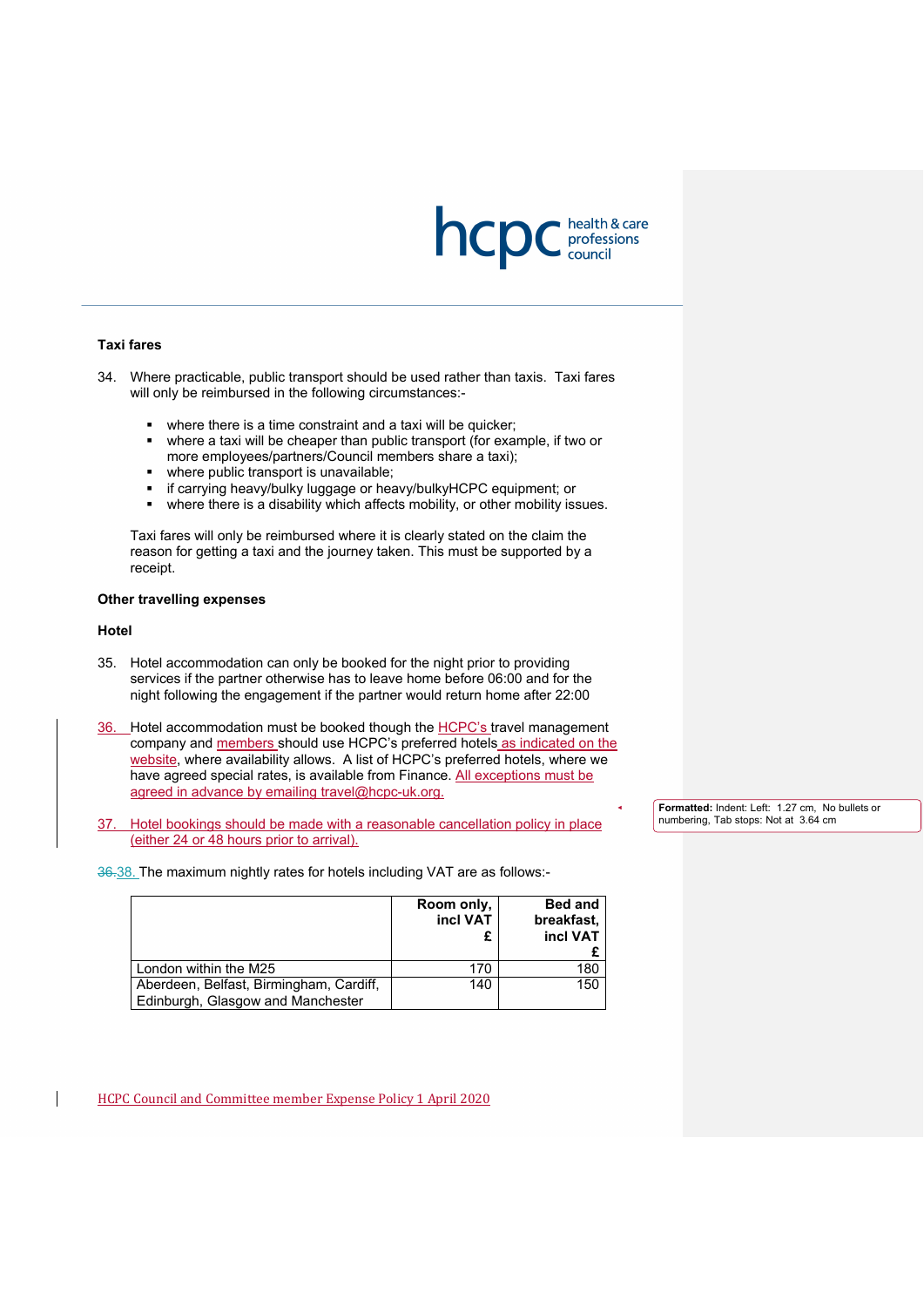

| (other cities with high market rates for<br>hotel accommodation) |     |     |
|------------------------------------------------------------------|-----|-----|
| All other areas in the United Kingdom                            | 120 | 130 |

- 37.39. When a bed and breakfast rate is booked, the cost attributable to breakfast does not matter so long as the total is within the bed and breakfast limit in the table. When a room only rate has been booked, breakfast may still be taken in the hotel provided the total for the room plus breakfast is within the bed and breakfast limit in the table, and the breakfast is charged on the hotel bill. Alternatively, when a room only rate is booked, breakfast may be taken outside the hotel subject to the £10 limit per paragraph [41.](#page-27-0)
- 38.40. Accommodation costs outside the UK will be considered on a case by case basis and must be authorised in advance.

#### **Other accommodation**

39.41. £35 may be claimed when members are required to stay away from home on HCPC business and choose to stay with friends and family. This amount covers all costs including accommodation, evening meal and breakfast. No claim can be made by anyone staying in their own property.

#### **Meals**

40.42. This section covers meals paid for by Council and Committee members while on day to day HCPC business, and meals charged to members' hotel bills. It does not cover food provided and organised directly by the HCPC at special events. HCPC will not pay for the cost of alcohol. The maximum allowances for meals stated below are for the cost of food and non-alcoholic drinks.

<span id="page-27-0"></span>41.43. Reasonable expenses will be reimbursed where costs for meals have been incurred with the following maximum allowances:

- Breakfast £10 (when purchased outside the hotel);
- **Lunch £10;**
- **Exenting Meal £25 (whether taken inside or outside the hotel).**

Breakfast can be claimed when leaving home before 7.30am or when staying in overnight accommodation, where breakfast is not included within the room rate. An evening meal can be claimed when arriving home after 8pm, when not staying in overnight accommodation.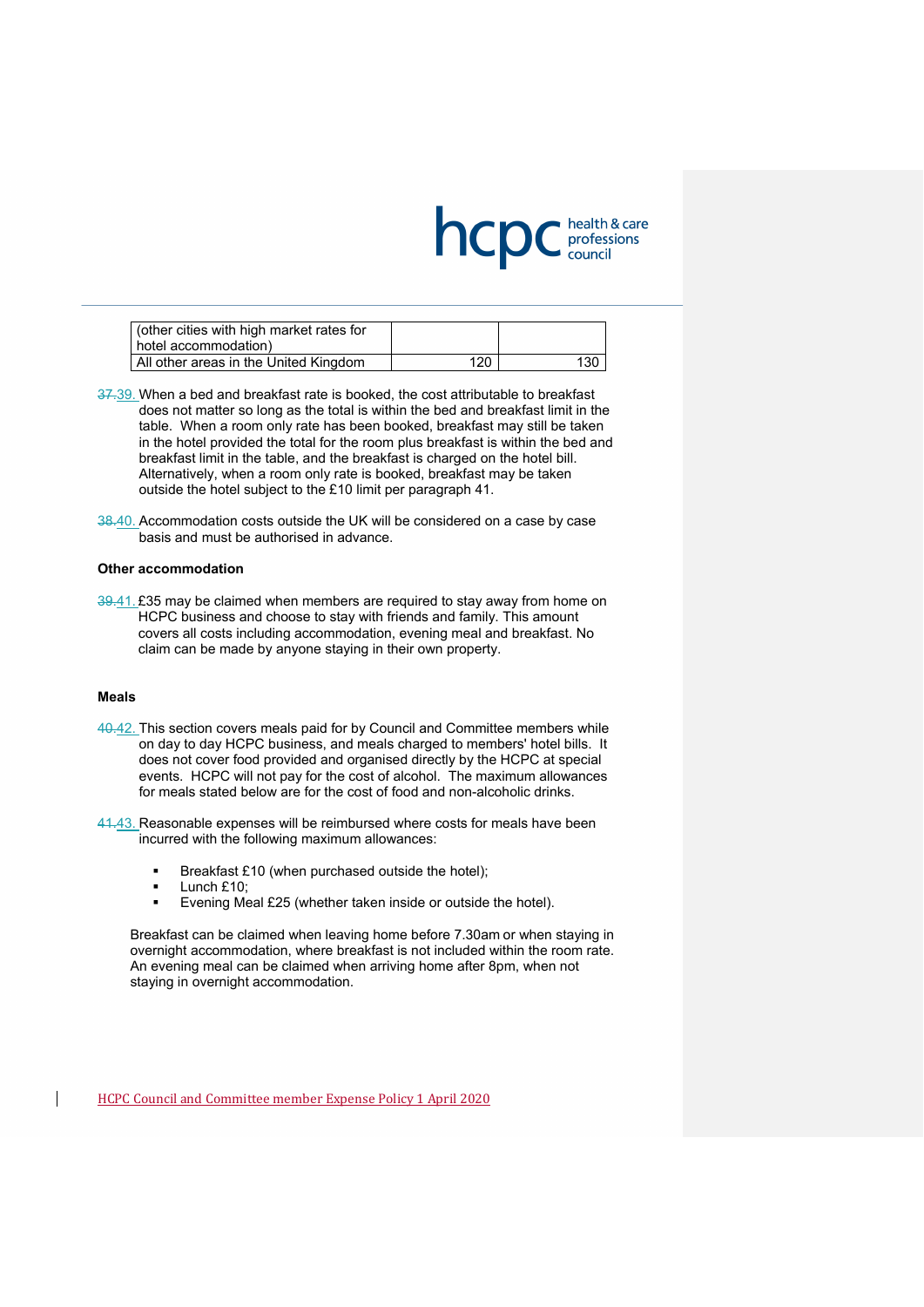

First class carriages on intercity trains, and business class airline lounges may provide meals to travellers. A Council member travelling on HCPC business who would be entitled to claim for the cost of a meal(s) may instead claim for the cost of upgrading rail travel to first class, or for the cost of admission to an airline lounge, in lieu of claiming for the applicable meal(s). The claim will be limited to the maximum claim value for the applicable meal(s).

Tray charges for room service may be claimed provided the total cost of the meal including the tray charges is within the maximum allowance for the applicable meal.

Where a Council member pays for and claims the cost of meals of other HCPC employees/partners/Council members, the names of the other individuals must be stated on the claim form.

Where a meal is provided by the HCPC, claims for alternative food purchased will not be paid.

Incidentals incurred though the course of a day can be claimed up to a value of £5 to cover the costs of non-alcoholic drinks and refreshments. These claims should be made within the spirit of the policy and we reserve the right to query any claims which we feel may be misusing this allowance snacks. Receipts must be provided to support the amount claimed.

### **Emergency booking guidelines**

42.44. Members travelling on HCPC business will be able to make an emergency booking, without prior approval, with a Click operator for one night only during out of HCPC office hours (week days). Any consecutive nights would need to be booked via the platform, if within policy, or need to be approve the following day (if out of policy). If the issue happens over a weekend then accommodation can be booked until the next working day to ensure duty of care to anyone in an emergency situation

#### **Other business travel expenses**

43.45. The use of broadband Internet connection should generally be limited to use at locations which offer the service at no charge or have complimentary Wi-Fi available. Use of pay-per-use connections and Wi-Fi on planes, trains and hotels should be limited to completing urgent business matters.

HCPC Council and Committee member Expense Policy 1 April 2020

**Formatted:** Font: Bold